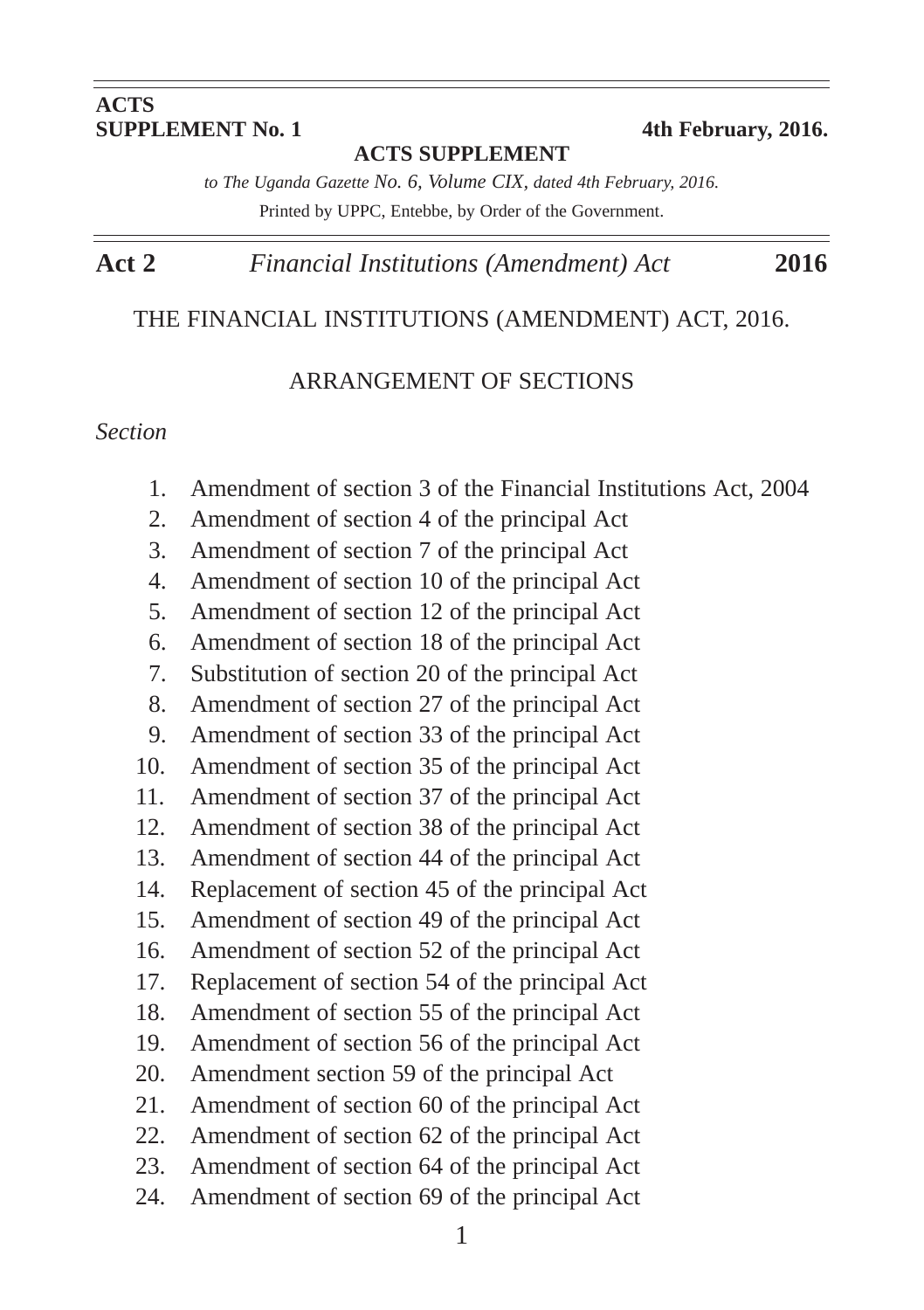#### *Section*

| ction |                                                 |
|-------|-------------------------------------------------|
| 25.   | Amendment of section 78 of the principal Act    |
| 26.   | Insertion of section 78A                        |
| 27.   | Amendment of section 80 of the principal Act    |
| 28.   | Amendment of section 82 of the principal Act    |
| 29.   | Amendment of section 85 of the principal Act    |
| 30.   | Amendment of section 86 of the principal Act    |
| 31.   | Amendment of section 88 of the principal Act    |
| 32.   | Amendment of section 90 of the principal Act    |
| 33.   | Amendment of section 94 of the principal Act    |
| 34.   | Amendment of section 95 of the principal Act    |
| 35.   | Amendment of section 99 of the principal Act    |
| 36.   | Replacement of section 102 of the principal Act |
| 37.   | Amendment of section 106 of the principal Act   |
| 38.   | Replacement of Part XII of the principal Act    |
| 39.   | Amendment of section 116 of the principal Act   |
| 40.   | Insertion of new Parts XIIIA and Part XIIIB     |
| 41.   | Amendment of section 119 of the principal Act   |
| 42.   | Amendment of section 121 of the principal Act   |
| 43.   | Replacement of section 122 of the principal Act |
| 44.   | Amendment of section 126 of the principal Act   |
| 45.   | Amendment of section 127 of the principal Act   |

46. Amendment of section 129 of the principal Act

- 47. Amendment of section 130 of the principal Act
- 48. Amendment of section 131 of the principal Act
- 49. Amendment of the Second Schedule of the principal Act
- 50. Amendment of Third Schedule of the principal Act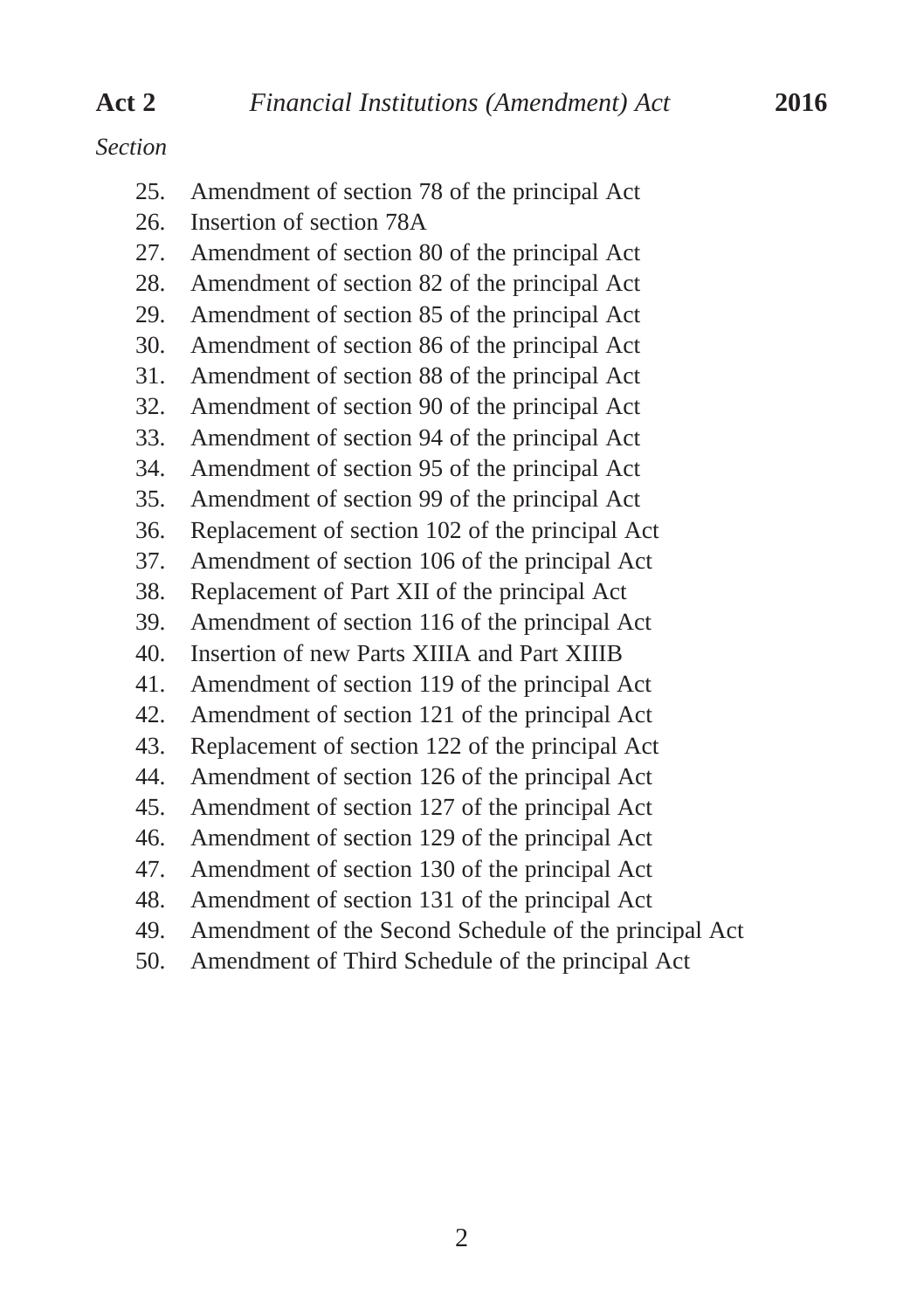# **THE FINANCIAL INSTITUTIONS (AMENDMENT) ACT, 2016.**

**An Act to amend the Financial Institutions Act, 2004, to provide for Islamic banking; to provide for bancassurance; to provide for agent banking; to provide for special access to the Credit Reference Bureau by other accredited credit providers and service providers; to reform the Deposit Protection Fund; and for related purposes.** 

DATE OF ASSENT: 19th January, 2016.

*Date of Commencement:* 4th February, 2016.

BE IT ENACTED by Parliament as follows:

## **1. Amendment of section 3 of the Financial Institutions Act, 2004**

The Financial Institutions Act, 2004, in this Act referred to as the "principal Act", is amended in section 3—

- (a) in the definition of "acceptance house" by inserting immediately after "acceptance facilities" the following—
	- "and economically equivalent Islamic financial business subject to any restrictions specified by the Central Bank by regulations;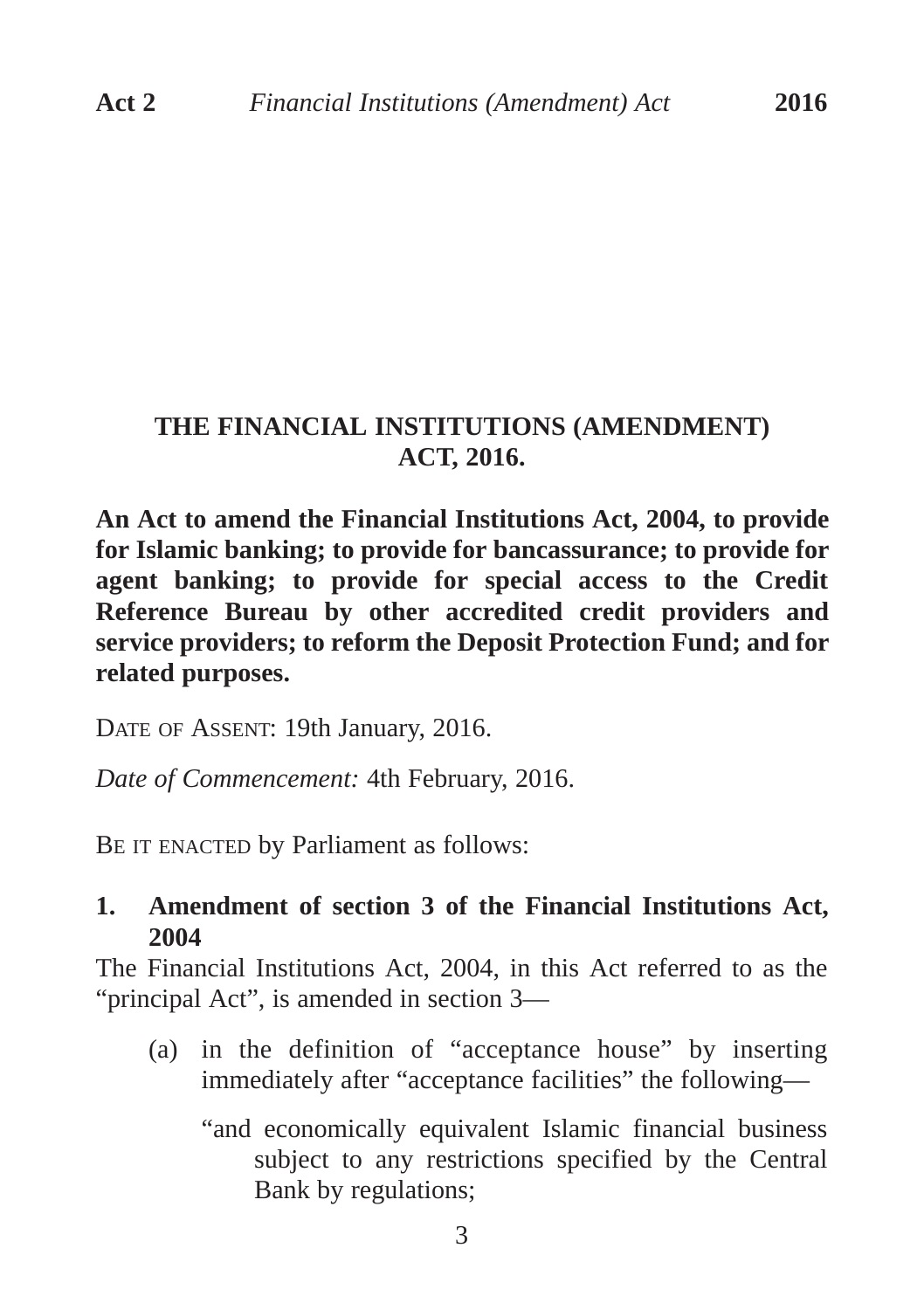"agent" means a person contracted by a financial institution to provide financial institution business on behalf of the financial institution in accordance with this Act;

"agent banking" means the conduct by a person of financial institution business on behalf of a financial institution as may be approved by the Central Bank"

- (b) in the definition of "associate" in paragraph (a)(iii) by inserting immediately after "director" the following— "or a substantial shareholder;"
- (c) in the definition of "commercial bank" by inserting immediately after "others." the following—

"and economically equivalent Islamic financial business subject to any restrictions specified by the Central Bank by regulations;"

(d) in the definition of "credit accommodation" by inserting immediately after "lend" the following—

"or otherwise extend credit,"

(e) by substituting for the definition of "demand liabilities" the following—

"demand liabilities" means the total deposit liabilities of a bank or non – bank institution which are denominated in any currency and payable upon demand;"

(f) in the definition of "deposit substitutes" by inserting immediately after "instruments" the following—

"including Islamic contracts specified for that purpose by the Central Bank by regulations."

(g) in the definition of "discount house" by inserting the following immediately after "financial instruments"—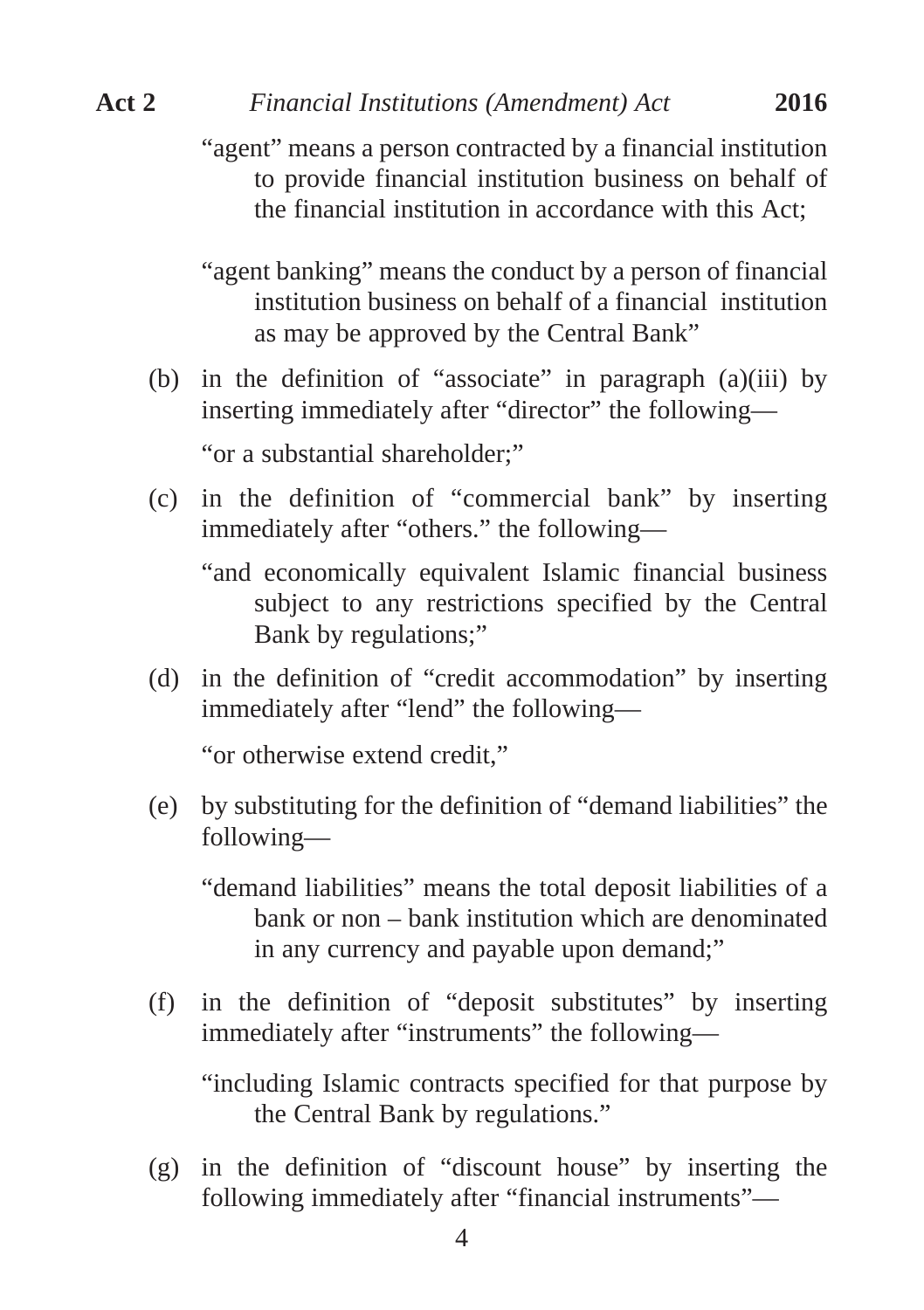- 
- "and economically equivalent Islamic financial business subject to any restrictions specified by the Central Bank by regulations;"
- (h) by substituting for the definition of "exposure" the following—
	- "exposure" includes loans, advances, overdrafts, other extensions of credit and holding of papers as well as off balance sheet commitments such as acceptances, guarantees, underwriting, endorsements, placements, documentary credits, performance bonds and other contingent liabilities including Islamic contracts specified for that purpose by the Central Bank by regulations;"
- (i) by substituting for the definition of "finance house" the following—
	- "finance house" means a company licensed to conduct financial institution business in Uganda which is specified in the Second Schedule to this Act as its principal business and which consists mainly in acceptance of time deposits, hire-purchase financing, operational and finance leasing, factoring, provision of short and medium term loans and any economically equivalent Islamic financial business subject to any restrictions specified by the Central Bank by regulations;"
- (j) in the definition of "financial institution" by inserting immediately after "finance house" the following—

"an Islamic financial institution"

- (k) in the definition of "financial institution business"—
	- (i) by substituting for "lending or extending credit" the following—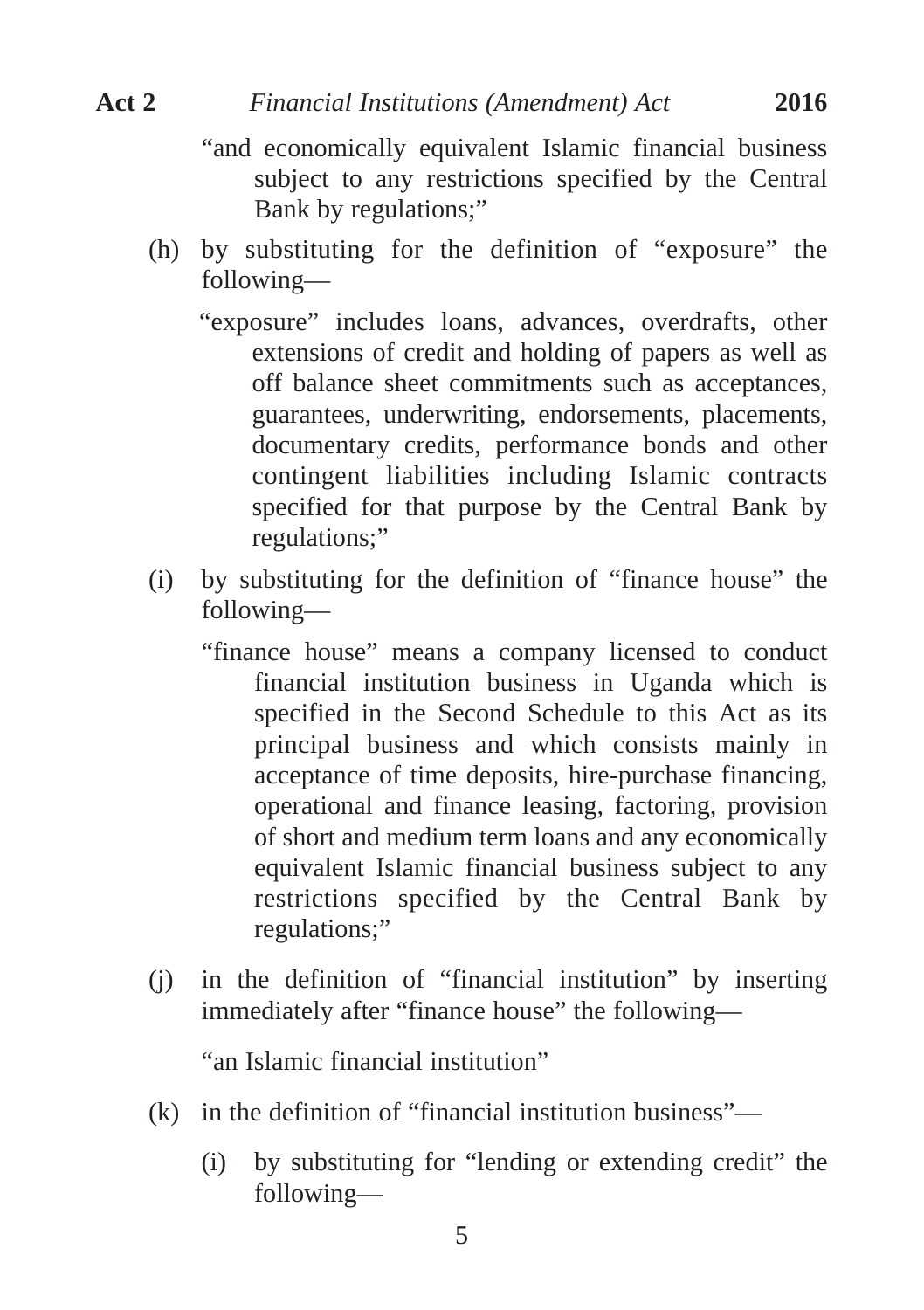"lending or extending money held on deposit or any part of that money including by way of"—

(ii) in paragraph (d) by inserting immediately after "sale of foreign currencies" the following—

"as a financial institution;"

(iii) in paragraph (n) by inserting immediately "networks" the following—

"as a financial institution;"

- (iv) by repealing paragraph (o);
- (v) by inserting immediately after paragraph (o) the following—

"(oa) Islamic financial business"

- (l) by substituting for the definition of "foreign exchange business" the following—
	- "foreign exchange business" means any facility offered, business undertaken or transaction executed with any person involving a foreign currency inclusive of any account facility, credit extension, lending, issue of guarantee, counter-guarantee, purchase or sale of any money, instrument or asset by means of cash, cheque, draft, transfer or any other instrument denominated in a foreign currency including Islamic contracts specified for that purpose by the Central Bank by regulations;"
- (m) by inserting immediately after the definition of "insider" the following—
	- "Islamic bank" means an Islamic financial institution which is a bank;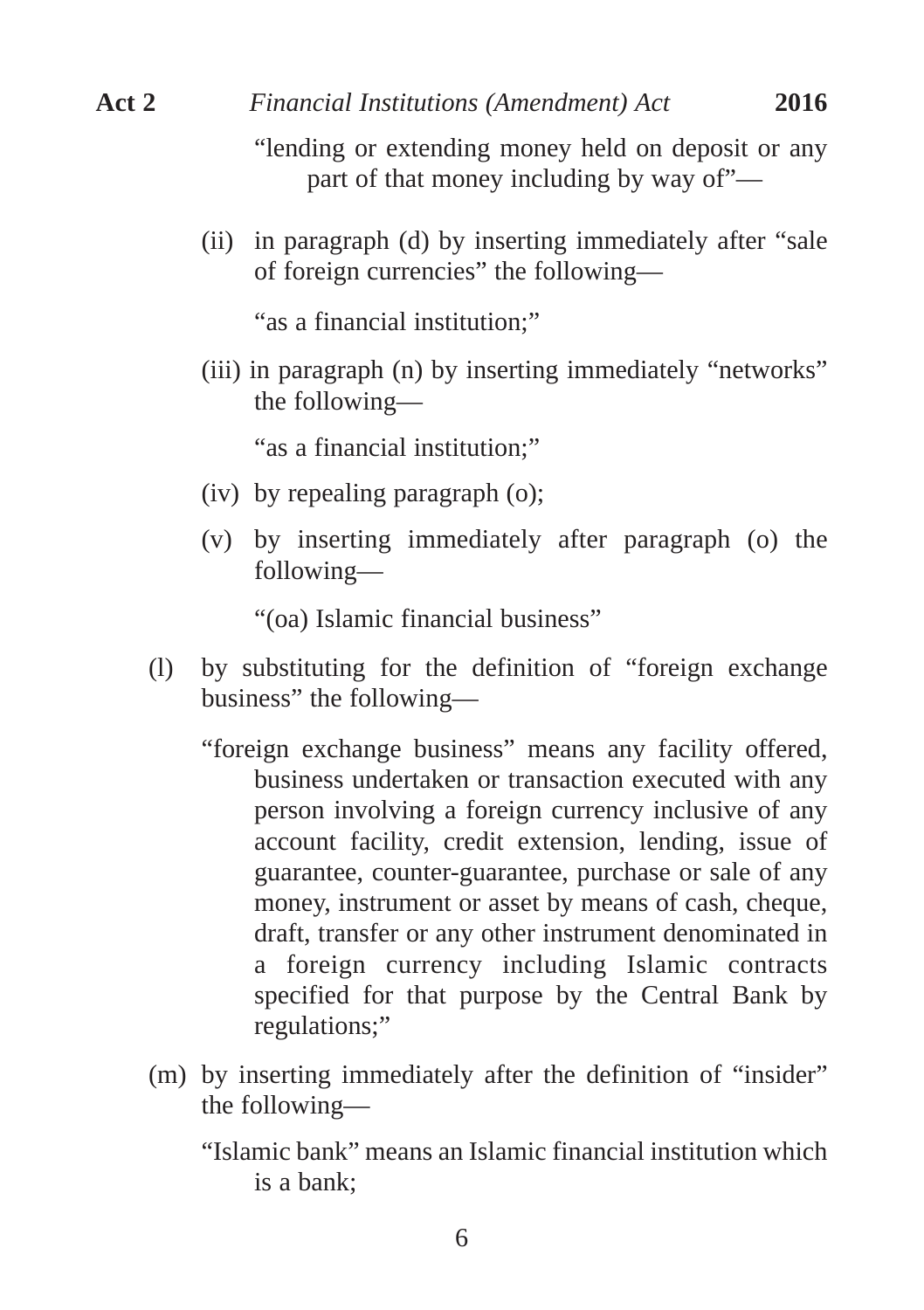- 
- "Islamic contract" means a contract which complies with the Shari'ah and satisfies any conditions specified by the Central Bank for that purpose;"
- "Islamic financial business" means financial institution business which conforms to the Shari'ah and includes—
	- (a) the business of receiving property into profit sharing investment accounts or of managing such accounts;
	- (b) any other business of a financial institution which involves or is intended to involve the entry into one or more contracts under Shari'ah or otherwise carried out or purported to be carried out in accordance with the Shari'ah including—
		- (i) equity or partnership financing, including *Musharakah*, *Musharakah mutanaqisah* and *mudarabah*;
		- (ii) lease based financing, including *al-ijarah*, *alijarah muntahia bi al-tamlik* and *al-ijarah thumma al-bai*;
		- (iii) sale based financing, including *istisna`*, *bai` bithaman ajil*, *bai` salam*, *murabahah* and *musawamah*;
		- (iv) currency exchange contracts;
		- (v) fee based activity, including *wakalah*;
	- (c) the purchase of bills of exchange, certificates of Islamic deposit or other negotiable instruments; and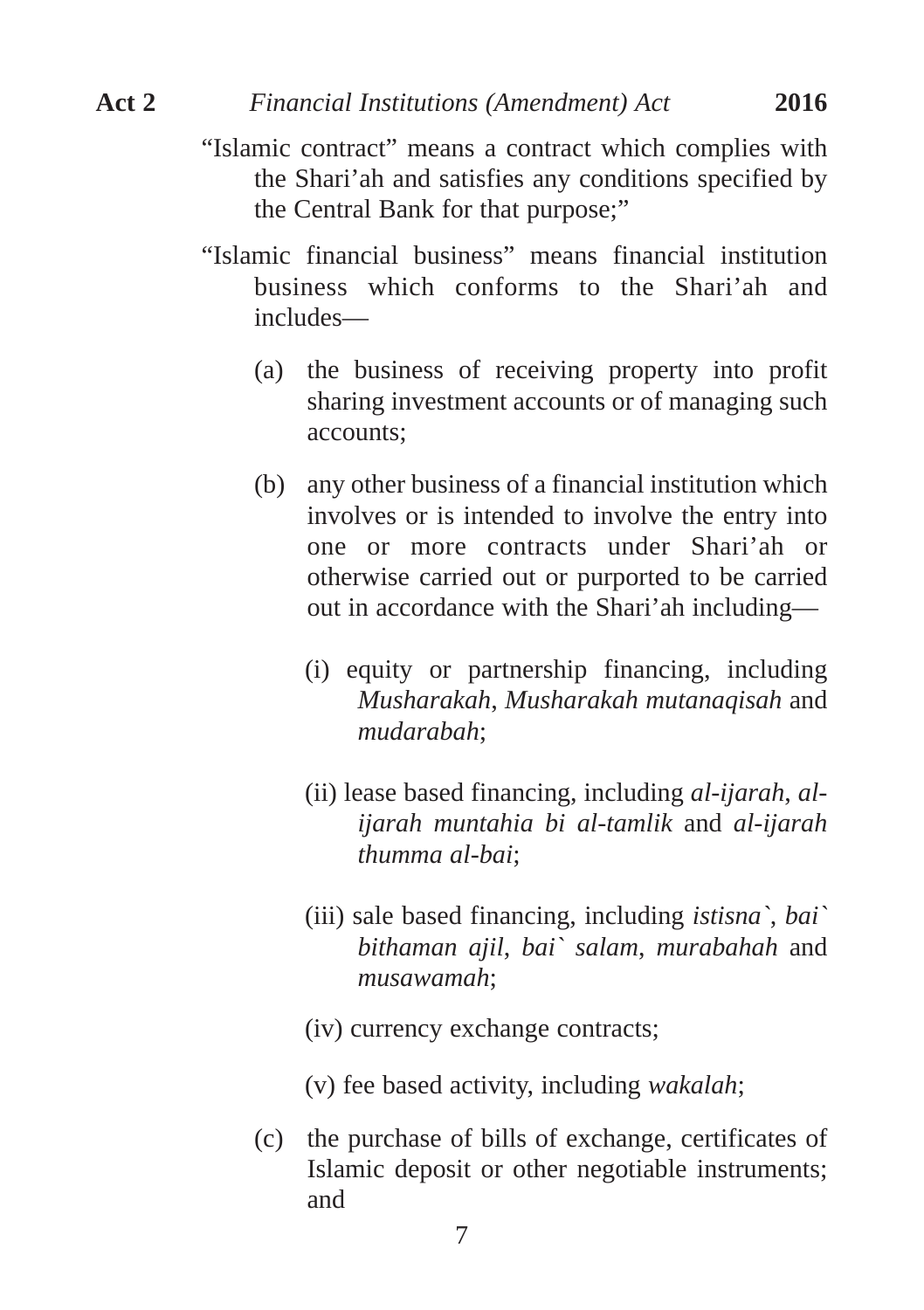- (d) the acceptance or guarantee of any liability, obligation or duty of any person;
- (e) the business of providing finance by all means including through the acquisition, disposal or leasing of assets or through the provision of services which have similar economic effect and are economically equivalent to any other financial institution business;
- "Islamic financial institution" means a company licensed to carry on financial institution business in Uganda whose entire business comprises Islamic financial business and which has declared to the Central Bank that its entire operations are and will be conducted in accordance with the Shari'ah;"
- (n) in the definition of ""long position" or "long open position" or "overbought position"" by inserting immediately after "foreign currency" occurring last the following—
	- "or economically equivalent positions or holdings in respect of Islamic contracts;"
- (o) by substituting for the definition of "merchant bank" the following—
	- " "merchant bank" means a company licensed to carry on financial institution business in Uganda and whose business consists mainly in the acceptance of call and time deposits from corporate, institutional and international clients, withdrawable by cheque or otherwise and engaging in the financing of international trade, provision of corporate finance services advisory services, provision of foreign exchange facilities; arranging finance, lending or otherwise extending credit or participation in syndicated loans or other financings, acting as guarantors and financing or lending in the institutional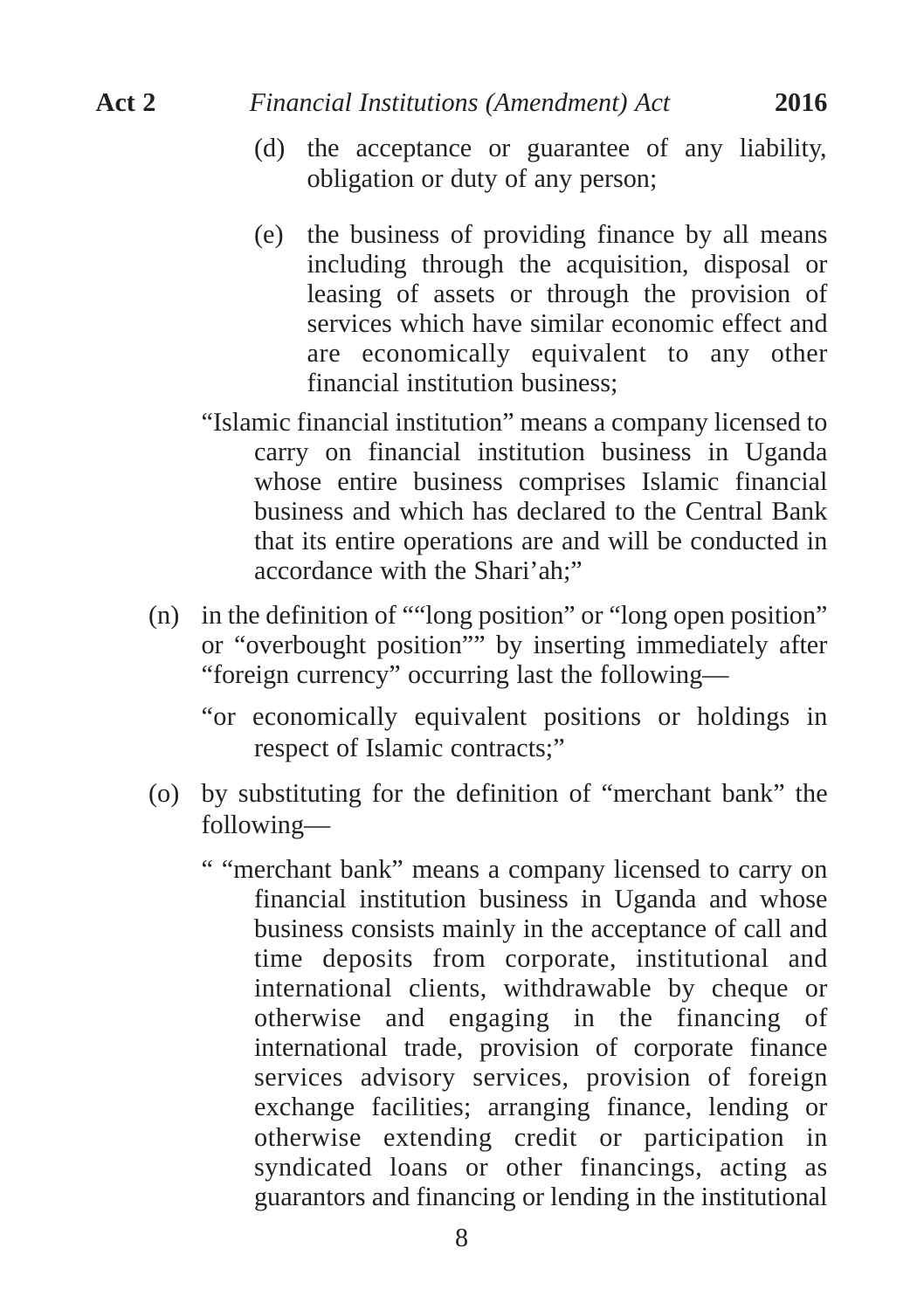# money markets and economically equivalent Islamic financial business subject to any restrictions specified **Act 2** *Financial Institutions (Amendment) Act* **2016**

by the Central Bank by regulations;"

- (p) by substituting for the definition of "microfinance business" the following—
	- ""microfinance business" means the business of accepting deposits from and providing short-term loans or other credit to small micro enterprises and low income households, usually characterised by the use of collateral substitutes, such as group guarantees and economically equivalent Islamic financial business subject to any restrictions specified by the Central Bank by regulations;"
- (q) in the definition of "mortgage bank" by inserting immediately after "currency" the following—
	- "and economically equivalent Islamic financial business subject to any restrictions specified by the Central Bank by regulations;"
- (r) by inserting immediately after "personal representative" the following—
	- ""place of business" means any premises including a branch, an agent or mobile unit, or such other premises as may be prescribed by the Central Bank by regulations, at which a financial institution transacts financial institutions business in Uganda and which is open to the public;
	- "profit sharing investment accounts" means an account managed by a financial institution—
		- (a) in relation to property of any kind including currency specified by the Central Bank by regulations, held for or within the account;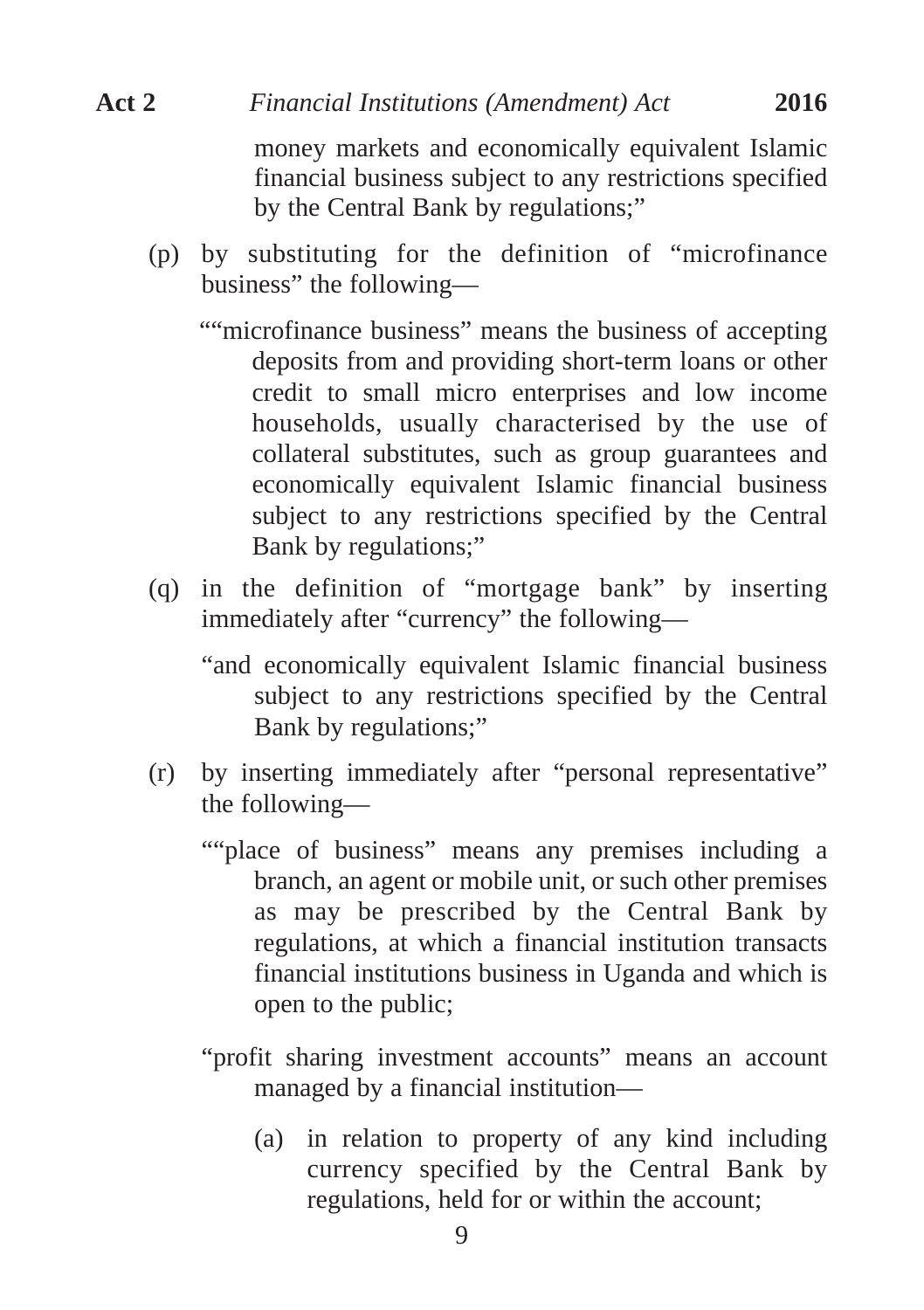- (b) as part of its Islamic financial business; and
- (c) under the terms of an agreement where—
	- (i) the account holder agrees to share any profit with the financial institution as manager of the account in accordance with a determined specified percentage or ratio; and
	- (ii) the account holder agrees that he or she will bear any losses in the absence of negligence or breach of contract on the part of the financial institution;"
- (s) in the definition of "repurchase agreement" by inserting immediately after "stated price" the following—

"including Islamic contracts specified for that purpose by the Central Bank by regulations;"

- (t) in the definition of "securities" by inserting immediately after paragraph (d) the following—
	- "(e) any instrument which satisfies conditions prescribed for this purpose by the Central Bank by regulations;"
- (u) in the definition of ""short position" or "short open position" or "oversold position"" by inserting immediately after "foreign currency" occurring last the following—

"or economically equivalent positions or holdings in respect of Islamic contracts;"

(v) by substituting for the definition of "substantial shareholder" the following—

""substantial shareholder" means any person who holds more than five percent of shares in the company;"

(w) in the definition of "time liabilities" by inserting immediately after "deposit liabilities" the following—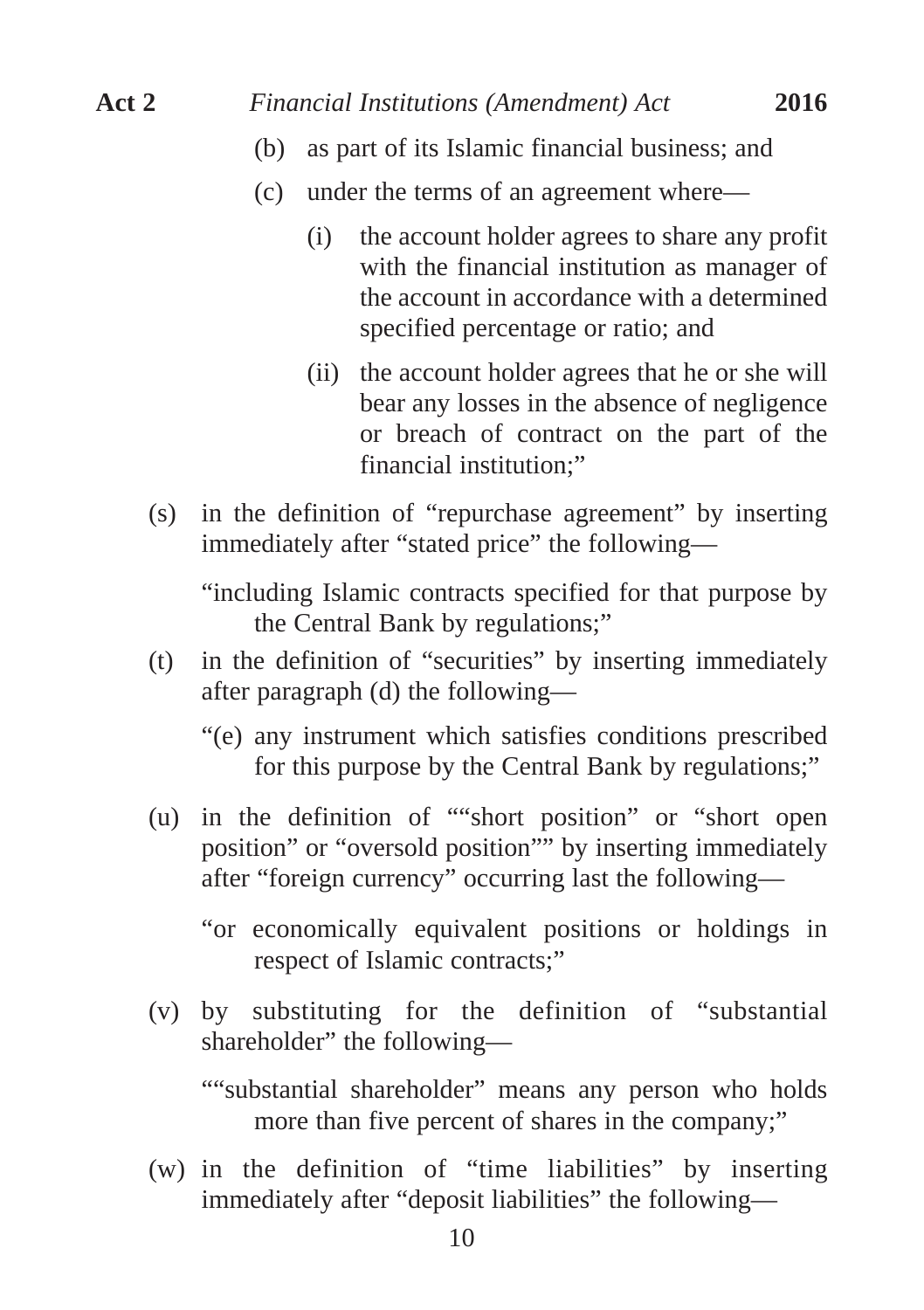"and other liabilities specified by the Central Bank by regulations;"

- (z) by renumbering the current section as subsection (1);
- (aa) by inserting immediately after subsection (1), the following—

"(2) In this Act, unless the context otherwise requires, a reference to loans or credit, lending, extension or provision of credit, credit accommodation or such similar terms, or to any instrument in that respect, collectively referred to as "credit provision", shall be interpreted to apply to—

- (a) any finance arrangement which satisfies the following conditions—
	- (i) the arrangement provides for a person, in this section referred to as "the financier" to pay a sum of money, in this section referred to as "the capital" to another person, in this section referred to as "the customer":
	- (ii) the arrangement identifies assets, or a class of assets, which the customer acquires;
	- (iii) the arrangement specifies a period at the end of which it ceases to have effect, in this section referred to as the "the finance term":
	- (iv) the customer undertakes under the arrangement to make a payment in respect of the capital referred to as "the capital payment" to the financier during or at the end of the finance term, whether in instalments or not and to pay to the financier other payments on one or more occasions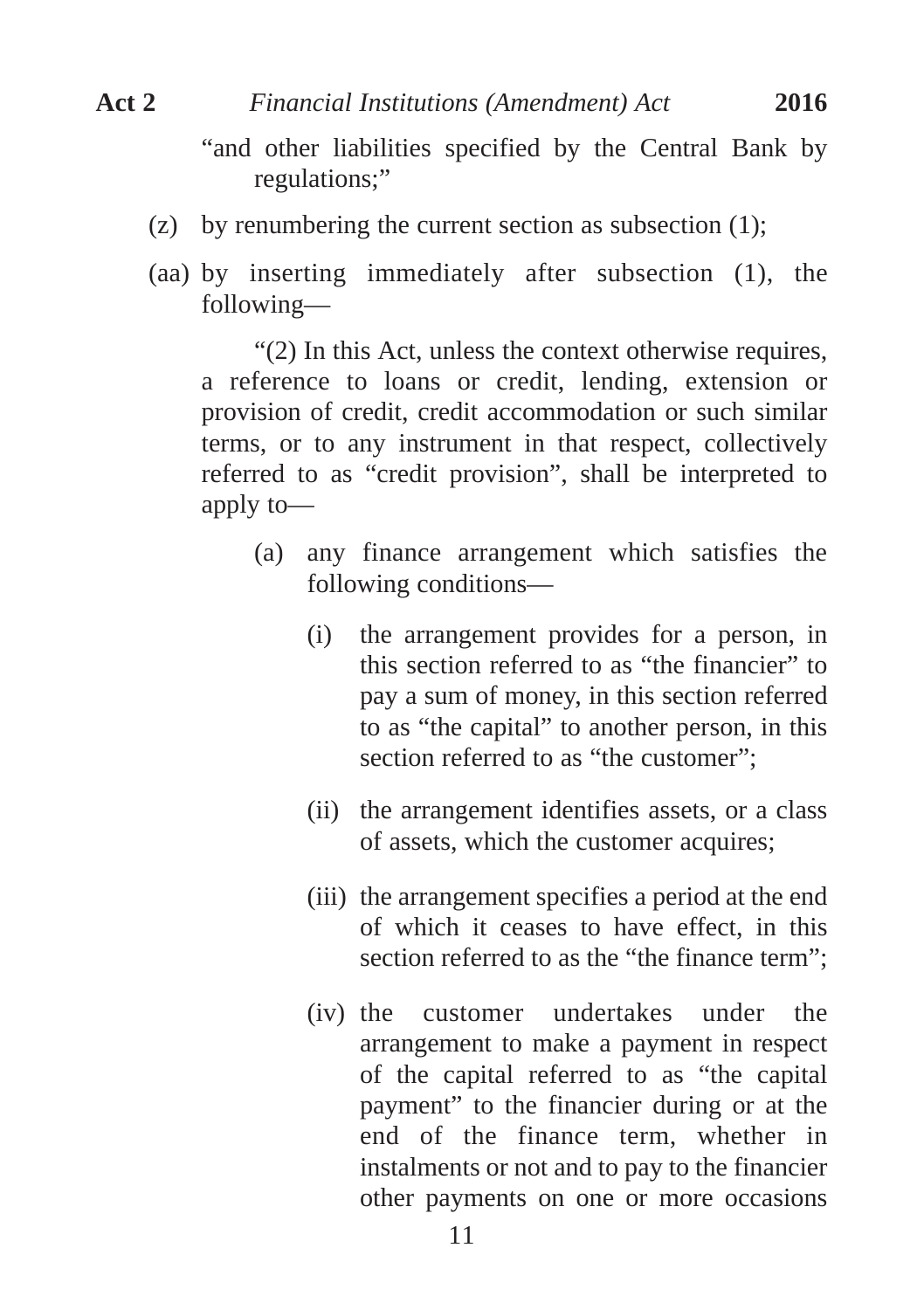during or at the end of the finance term, in this section referred to as "additional payments"; and

- (v) the arrangement satisfies such other conditions as may be specified by the Central Bank in regulations; and
- (b) any finance arrangement not included in subsection 2(a) and satisfies the following conditions—
	- (i) the arrangement provides for a customer to pay capital to the financier to purchase, lease, hire or otherwise acquire or use assets which are identified or of one or more classes which are identified;
	- (ii) the financier agrees to sell, lease, hire or otherwise dispose of or allow the use of such assets or classes of assets to the customer or to pay a sum of money to another person to do so; and
	- (iii) meets conditions (a)(iii) to  $(v)$  apply;
- (c) any other provision of finance including through the acquisition, disposal or leasing of assets that is economically equivalent to credit provision.

(3) In this Act, unless the context otherwise requires, a reference to guarantees or similar terms or a reference to any instrument in respect of guarantees or similar terms, in the Act referred to collectively as a "guarantee provision", shall be interpreted to apply to any arrangement which satisfies the following conditions—

(a) the arrangement is economically equivalent to a guarantee provision; and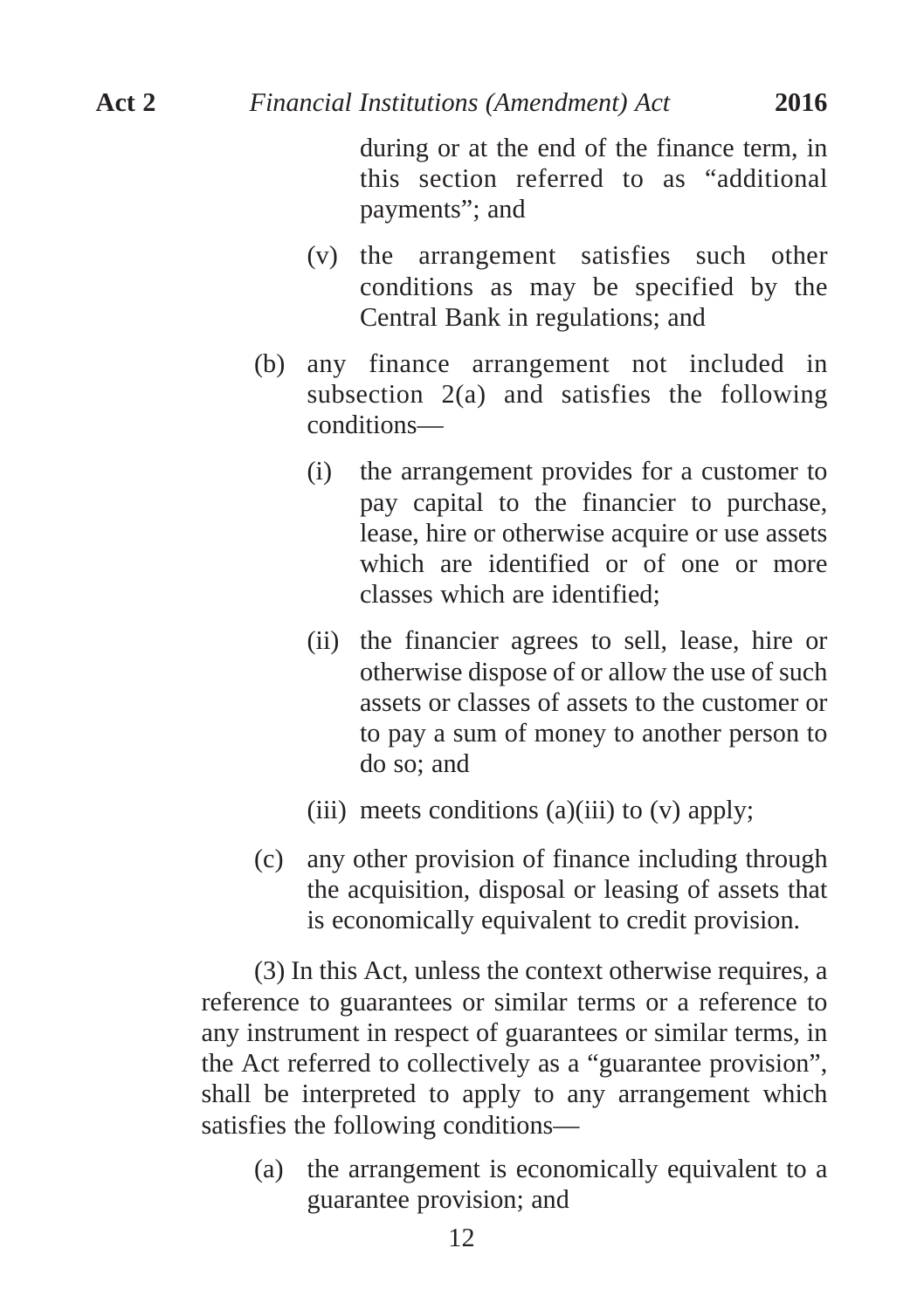(b) the arrangement satisfies such other conditions as may be specified by the Central Bank in regulations."

# **2. Amendment of section 4 of the principal Act**

Section 4 of the principal Act is amended—

(a) by inserting immediately after subsection (2) the following—

"(2a) A person licensed to carry out financial institutions business may carry out the licensed business through an agent.

(2b) The Central Bank shall, in consultation with the Minister make regulations in respect of agents and agent banking."

(b) in subsection  $(3)(a)$  by inserting immediately after "transact" the following—

"or holds itself out as conducting"

- (c) by inserting immediately after subsection 3(b), the following—
	- "(c) hold itself out as a financial institution listed in the second Schedule or an Islamic bank or other Islamic financial institution unless it holds the appropriate licence; and
	- (d) enter into Islamic contracts or otherwise conduct Islamic financial business which is not in accordance with this Act."
- (d) by substituting for subsection  $(4)(a)$ , the following—
	- "(a) under which it will be repaid, with or without interest, premium or other economic return, and either on demand or at a time or in circumstances agreed by or on behalf of the person making the payment and the person receiving it; and"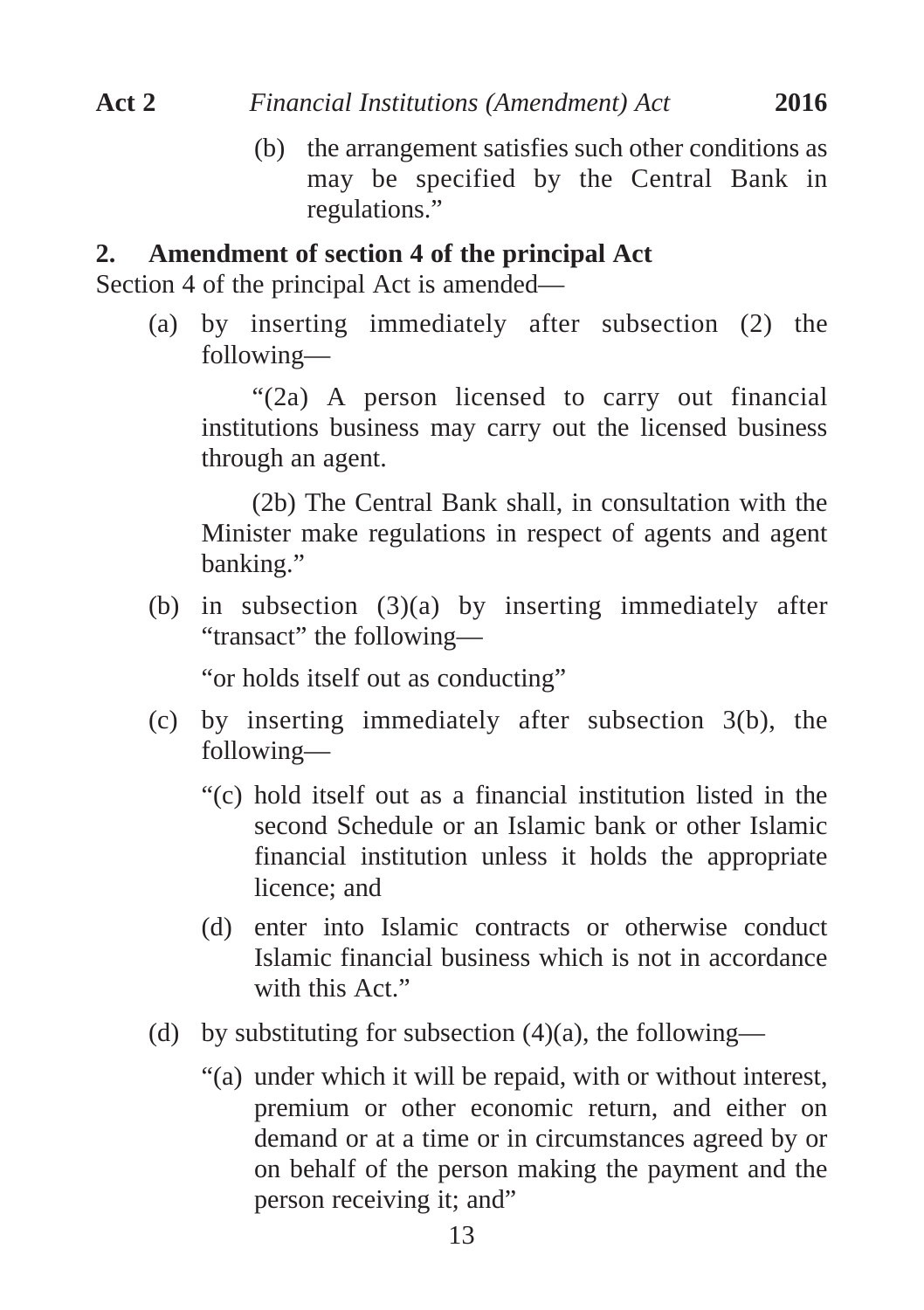(e) by substituting for subsection (8), the following—

"(8) Notwithstanding subsection (7) (a) and (b), a business is not a deposit-taking business for the purposes of this section if any deposits accepted by the business, are accepted only on particular occasions, whether or not involving the issue of debentures or other securities."

#### **3. Amendment of section 7 of the principal Act**

Section 7 of the principal Act is amended by inserting immediately after subsection (3) the following—

"(3a) A financial institution that is entitled under this Act to call itself a bank may describe its Islamic financing business as "Islamic banking business" and, if it is an Islamic financial institution, may describe itself as an "Islamic bank."

#### **4. Amendment of section 10 of the principal Act**

Section 10 of the principal Act is amended—

- (a) in subsection (2) by inserting immediately after paragraph (k), the following—
	- "(l) such other information the Central Bank may specify by regulations."
- (b) in subsection (3) by inserting immediately after paragraph (h) the following—
	- "(i) the business of an Islamic bank (Class 9);
	- (j) the business of an Islamic financial institution which is a non-bank financial institution (Class 10)"
- (c) by substituting for paragraph (a) of subsection (6) the following—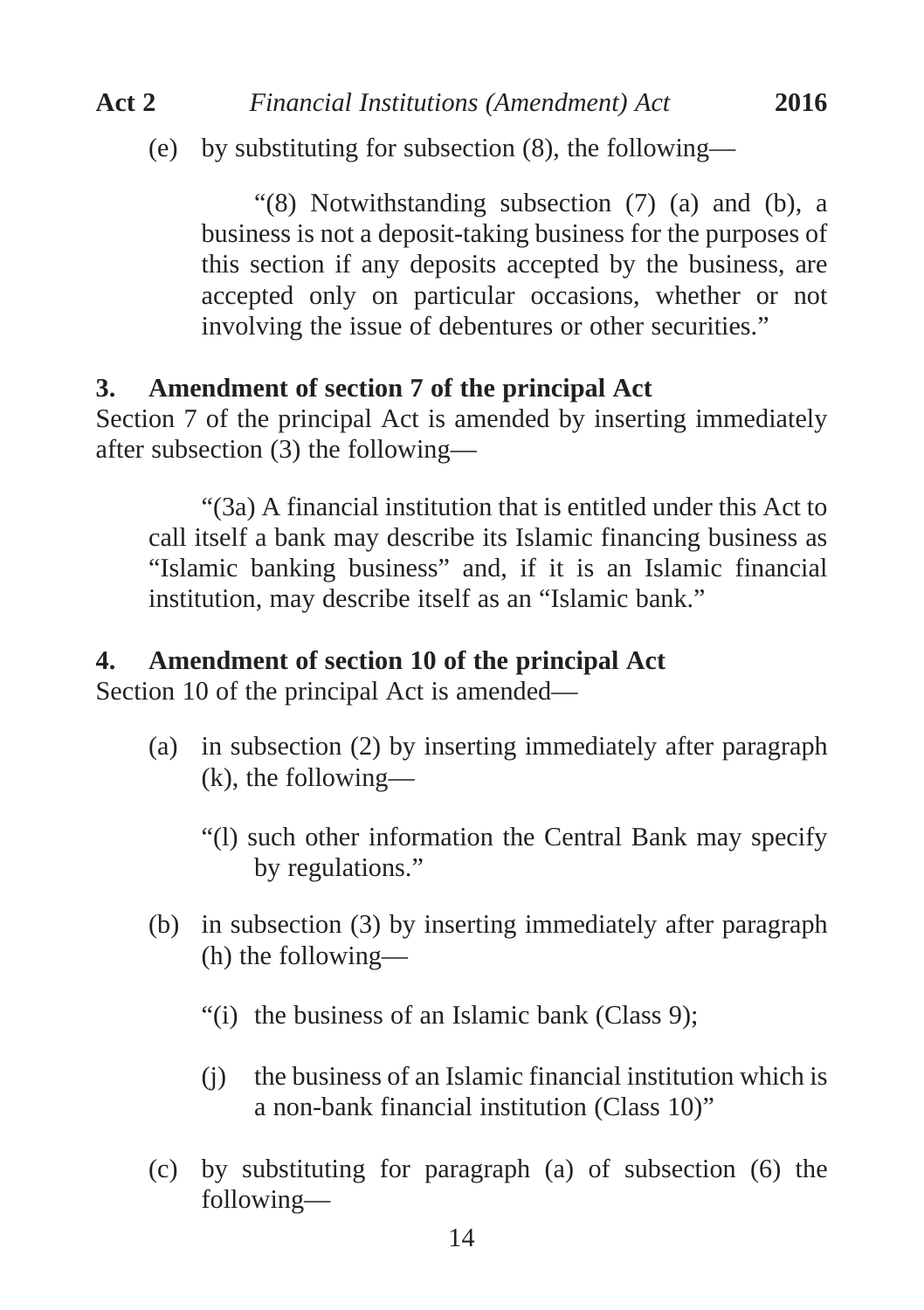- "(a) the applicant's memorandum and articles of association or other instrument under which the company is incorporated, the certificate of incorporation and in the case of a person intending to conduct Islamic financial business, a statement stating that the business of the financial institution operations shall be conducted in accordance with the Shari'ah:"
- (d) by inserting immediately after paragraph (c) the following—
	- "(d) in the case of an applicant proposing to be an Islamic financial institution, a declaration signed by all the directors and persons proposing to become directors, in a form specified by the Central Bank in regulations made under this Act, to the effect that the entire business operations of the applicant will be conducted in accordance with the Shari'ah."

# **5. Amendment of section 12 of the principal Act**

Section 12 of the principal Act is amended in subsection (4) by substituting for paragraph (d) the following—

"(d) the place or places at which the licensee is authorised to conduct the business and in the case of a financial institution permitted to conduct agent banking, the licence shall indicate the word "Agents"."

# **6. Amendment of section 18 of the principal Act**

Section 18 of the principal Act is amended—

- (a) by substituting for subsection (1), the following—
	- "(1) unless this Act expressly provides otherwise,
		- (a) a person;
		- (b) a body corporate controlled by one person;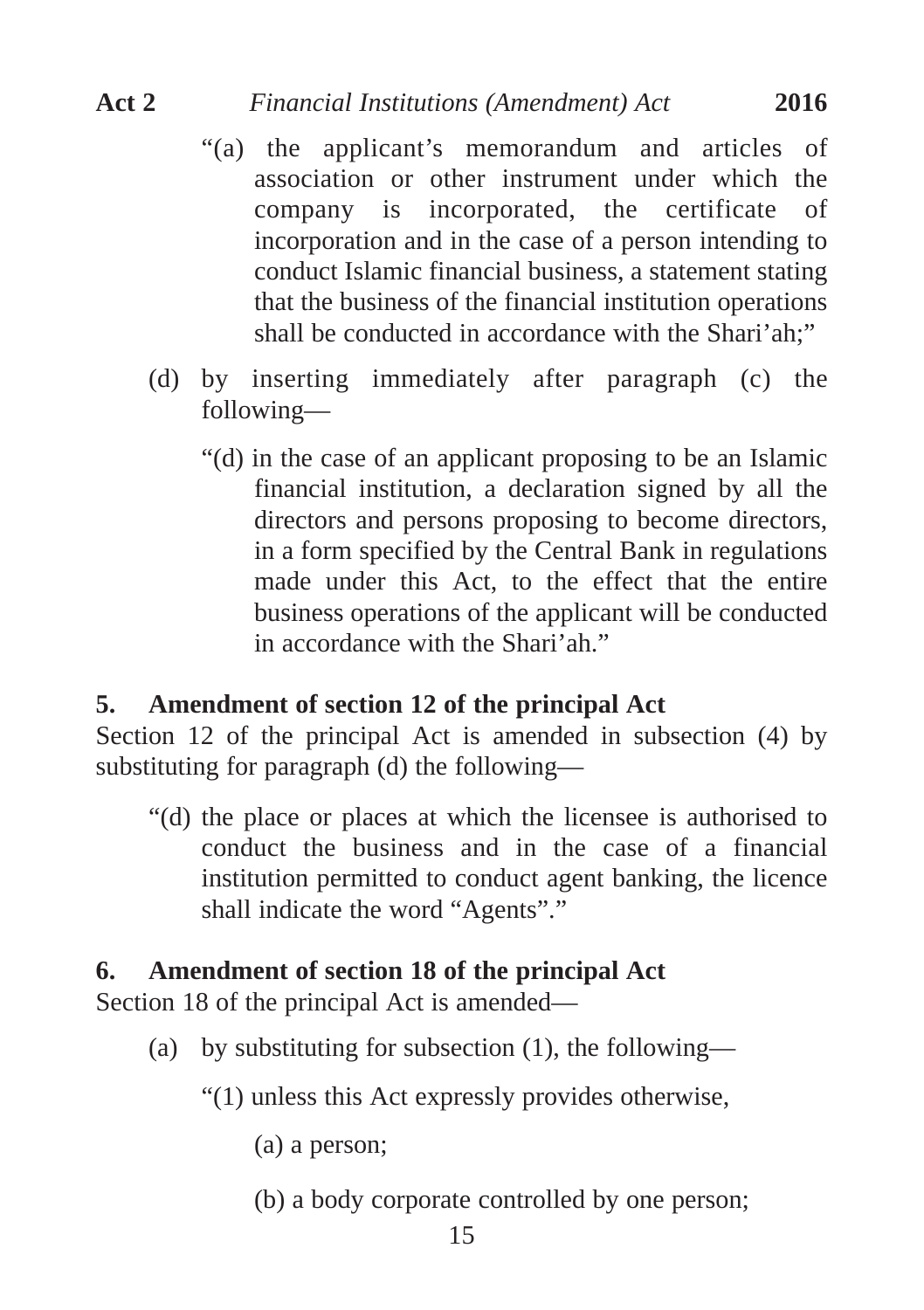- (c) a group of related persons; or
- (d) a body corporate owned or controlled directly or indirectly by a group of related persons,

shall not own or acquire more than forty nine per cent of the shares of a financial institution.

(b) in subsection (2) by inserting immediately after "one person" the following—

"or group of related persons."

# **7. Substitution of section 20 of the principal Act**

For section 20 of the principal Act, there is substituted the following—

# "**20. Registrar not to register transfer of shares without permission of Central Bank**

The registrar of companies shall not register any transfer or allotment of shares of a financial institution referred to in section 18(2) without the written consent of the Central Bank."

# **8. Amendment of section 27 of the principal Act**

Section 27 of the principal Act is amended by inserting immediately after subsection (2), the following—

"(3) The Central Bank may, in consultation with the Minister, by statutory instrument, revise the minimum on-going capital requirements of a financial institution.

(4) The Central Bank may, in addition to the minimum ongoing capital requirements specified in subsection (1), and in consultation with the Minister, by statutory instrument, require financial institutions to maintain capital buffers."

# **9. Amendment of section 33 of the principal Act**

Section 33 of the principal Actis amended in subsection (1) by inserting immediately after "loan" the following—

"or credit accommodation".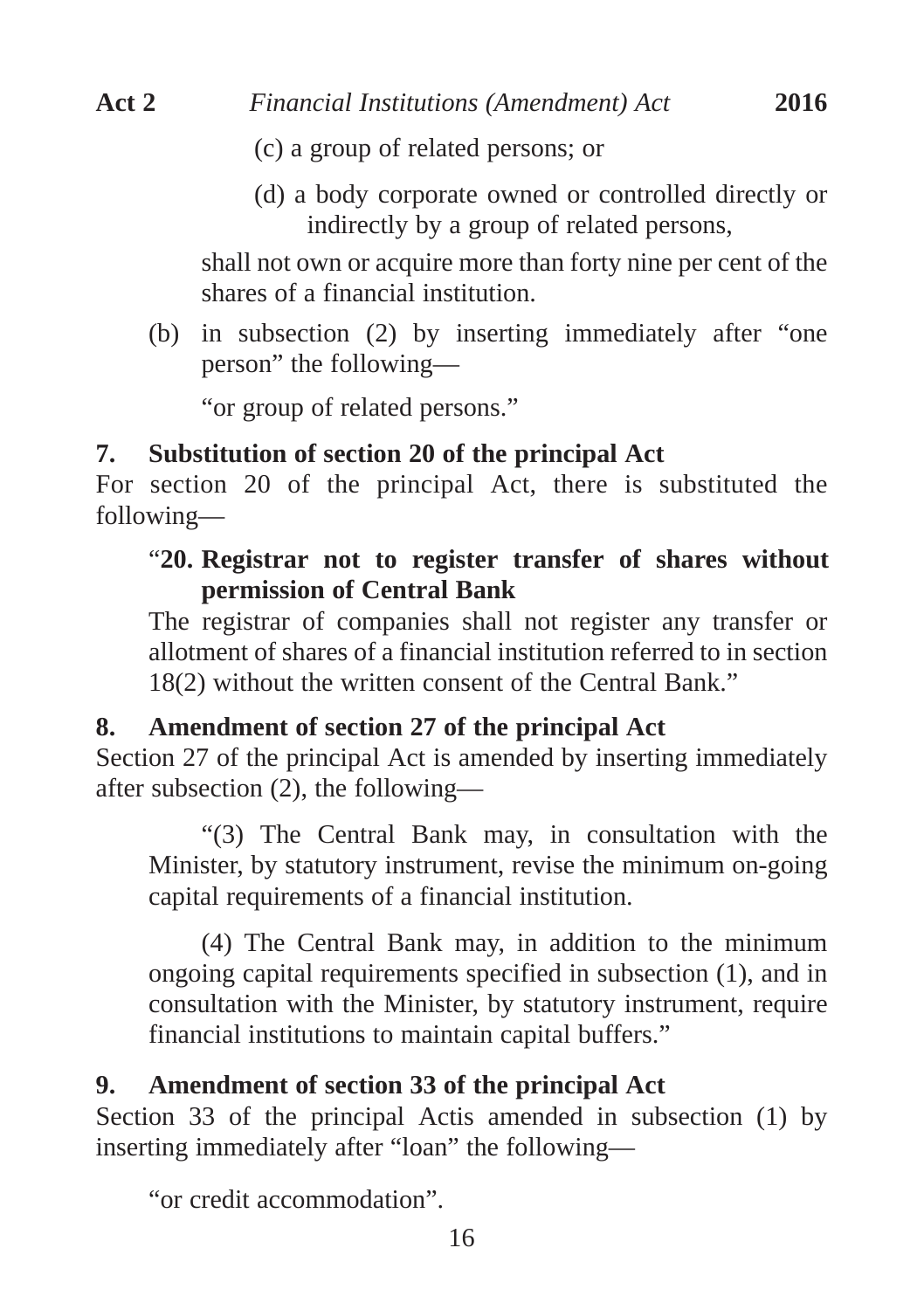#### **10. Amendment of section 35 of the principal Act**

Section 35 of the principal Act is amended by substituting for subsection (2) the following—

"(2) For the purposes of this section, a "non-performing asset" means a loan, credit accommodation or asset in respect of which the principal, interest, rent or other payment has been due and unpaid for ninety days or more, or where its principal or interest payments, overdue by ninety days or more, have been capitalized, restructured or renewed."

#### **11. Amendment of section 37 of the principal Act**

Section 37 of the principal Act is amended—

(a) by substituting for the words "A financial institution shall not" the following—

"Subject to this Act, a financial institution shall not"

(b) in paragraph (a) by repealing the word "insurance".

#### **12. Amendment of section 38 of the principal Act**

Section 38 of the principal Act is amended by substituting for subsection (3) the following—

"(3) This section shall not be construed so as to prevent a financial institution from—

- (a) securing a debt on any immovable property and in case of default of payment of the debt, from holding the immovable property for realization at the earliest reasonable opportunity to the financial institution;
- (b) purchasing or acquiring moveable or immoveable property as part of a business involving the purchase or acquisition of such property for immediate lease or resale after obtaining consent from the Central Bank or in accordance with rules specified by the Central Bank by regulations."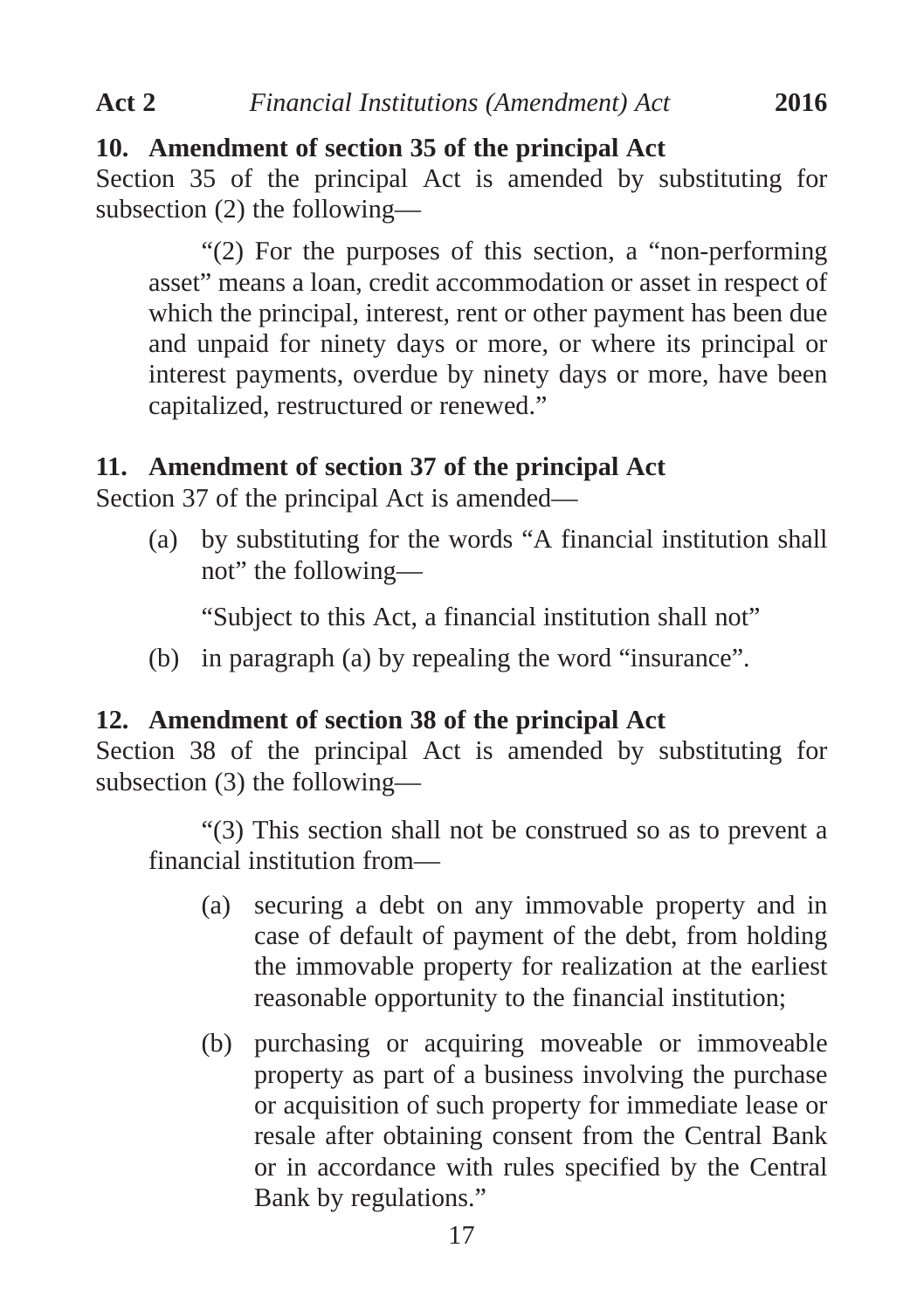# **13. Amendment of section 44 of the principal Act**

Section 44 of the principal Act is amended—

(a) in subsection (1) by inserting immediately after paragraph (b) the following—

"(c) a person authorised by the Central Bank."

(b) by substituting for subsection (5), the following—

"(5) For the purpose of this Act, the holder of a stored value card issued by a financial institution shall be considered as a depositor and the issuer of a stored value card shall, until his or her claim is settled by the financial institution, be considered as a creditor of the financial institution."

# **14. Replacement of section 45 of the principal Act**

For section 45 of the principal Act, there is substituted the following—

# "**45. Restrictions on a mortgage bank**

A mortgage bank shall not advance or make more than twenty five percent of all its loans or other credit accommodations for a purpose other than the acquisition, construction, enlargement, repair, improvement and maintenance of urban or real estate or the substitution of mortgages taken out for that same purpose."

# **15. Amendment of section 49 of the principal Act**

Section 49 of the principal Act is amended—

(a) in subsection (1)(b) by inserting immediately after "capital lent" the following—

"or extended";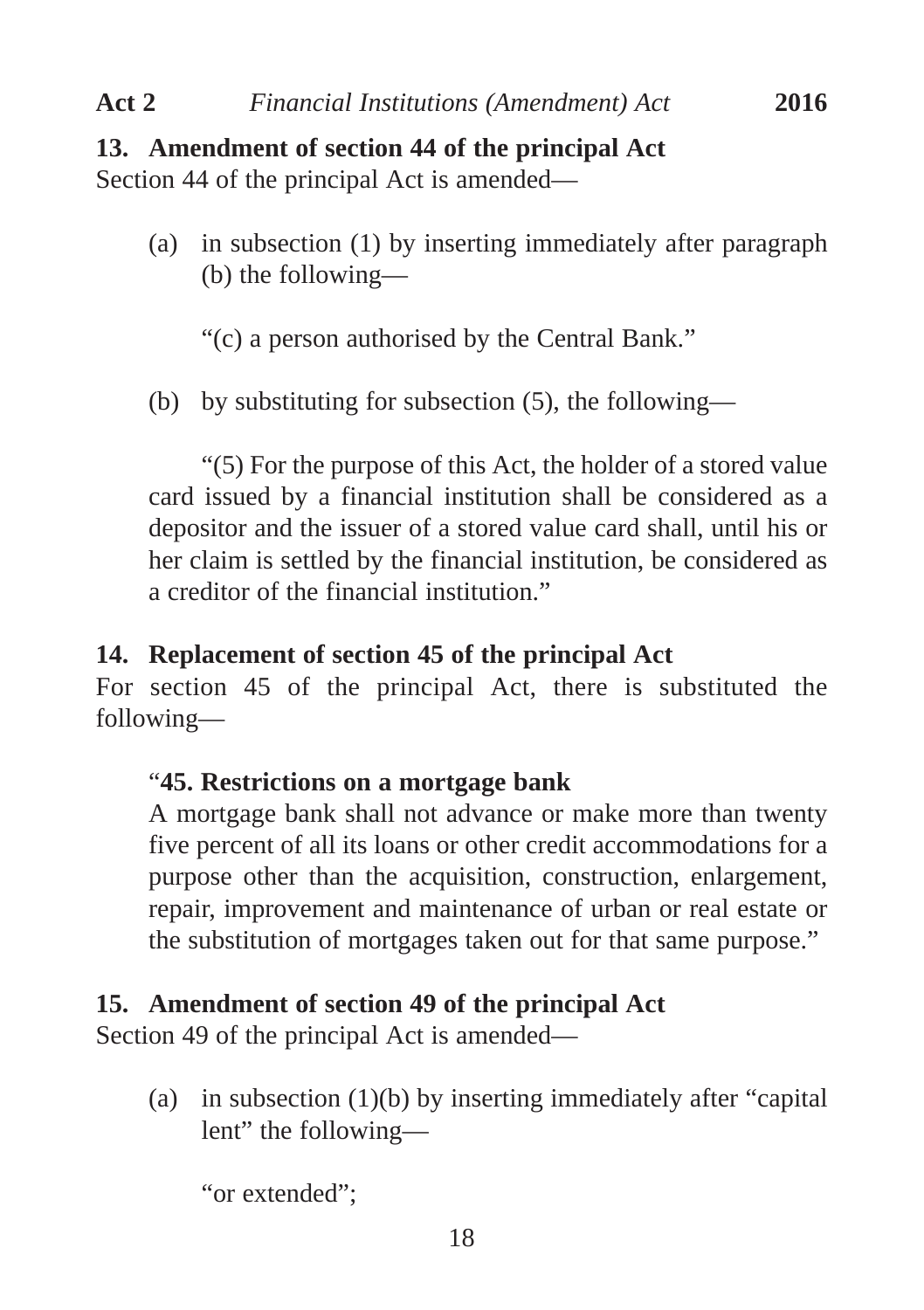- (b) by substituting for subsection  $(1)(c)$ , the following—
	- "(c) the names and amount of any lending or credit accommodation to directors, shareholders and companies in which the directors and shareholders directly or indirectly have an interest;"
- (c) in subsection  $(1)(d)$ , by inserting immediately after "period;" the following—

"and":

- (d) by inserting immediately after subsection  $(1)(d)$ , the following—
	- "(e) such other information as may be prescribed by regulations made under this Act"

#### **16. Amendment of section 52 of the principal Act**

Section 52 of the principal Act is amended by inserting after subsection (7) the following—

"(8) A member of a Shari'ah Advisory Board in any financial institution shall not be appointed a director of a financial institution while he or she holds that position."

#### **17. Replacement of section 54 of the principal Act**

Section 54 of the principal Act is amended by substituting for subsection (1) the following—

"(1) A director, officer or a member of a Shari'ah Advisory Board of a financial institution shall not take part in the discussion of or taking a decision on any matter in which that person or any of his or her related interest has an interest."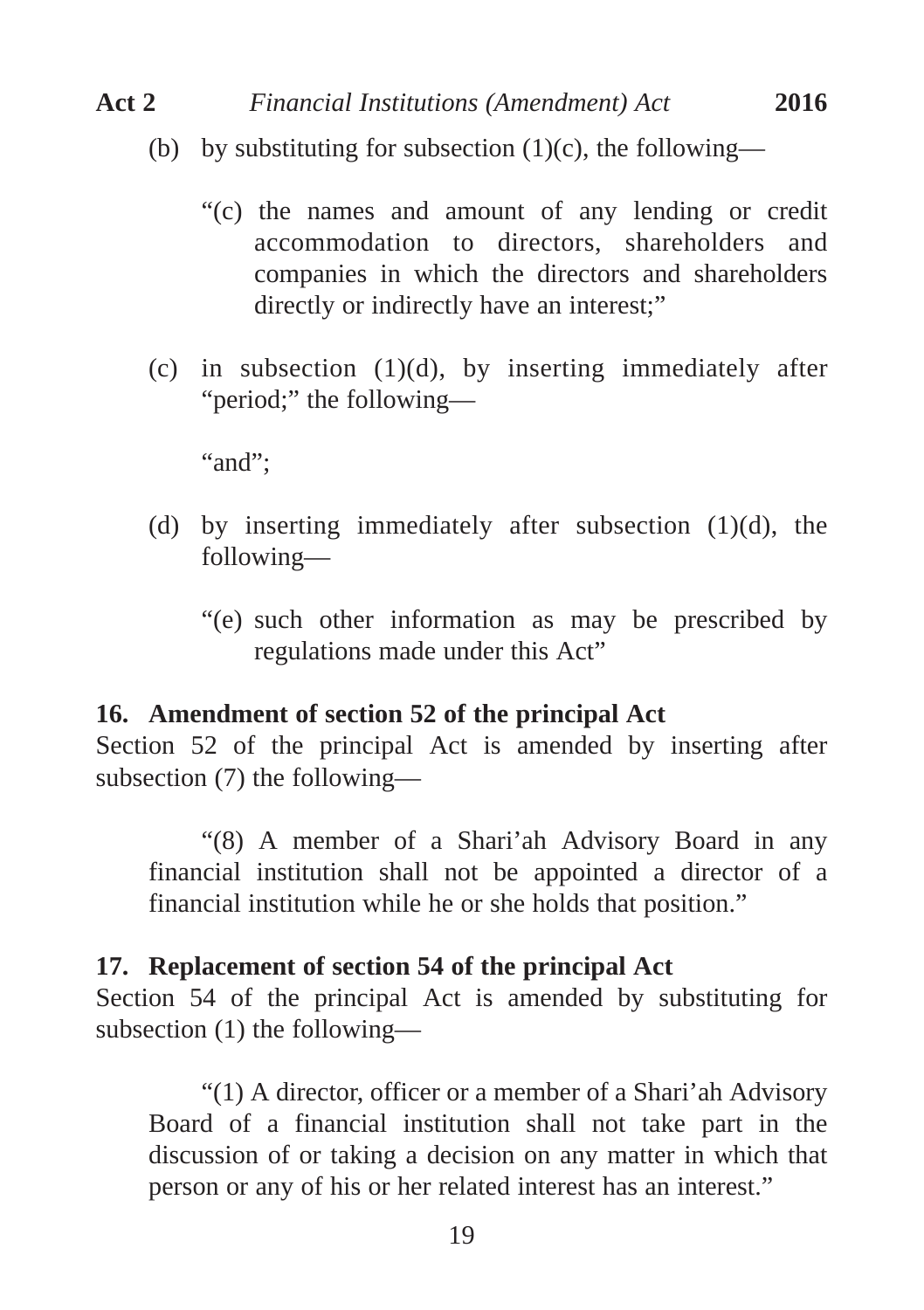# **18. Amendment of section 55 of the principal Act** Section 55 of the principal Act is amended—

- (a) by substituting for subsection  $(1)(c)$ , the following—
	- "(c) ensuring that the business of the financial institution is carried on in compliance with all applicable laws and regulations, and in the case of a financial institution that conducts Islamic financial business, the business of the financial institution complies with the Shari'ah, and is conducive to safe and sound banking practices;"
- (b) by substituting for subsection  $(1)(e)$ , the following—
	- "(e) for the purposes of this Act, `corporate governance' shall cover the overall environment in which the financial institution operates, comprising a system of checks and balances which promotes a healthy balancing of risk and return, and in the case of a financial institution which conducts Islamic financial business, promotes compliance with the Shari'ah"

# **19. Amendment of section 56 of the principal Act**

Section 56 of the principal Act is amended in subsection  $(2)(c)$ , by inserting immediately after "kind" the following—

"or any transfer or delivery of any asset;"

## **20. Amendment section 59 of the principal Act**

Section 59 of the principal Act is amended—

(a) by substituting for subsection (2) the following—

"(2) Notwithstanding subsection (1), an executive director shall be disqualified from serving on the committee on audit.";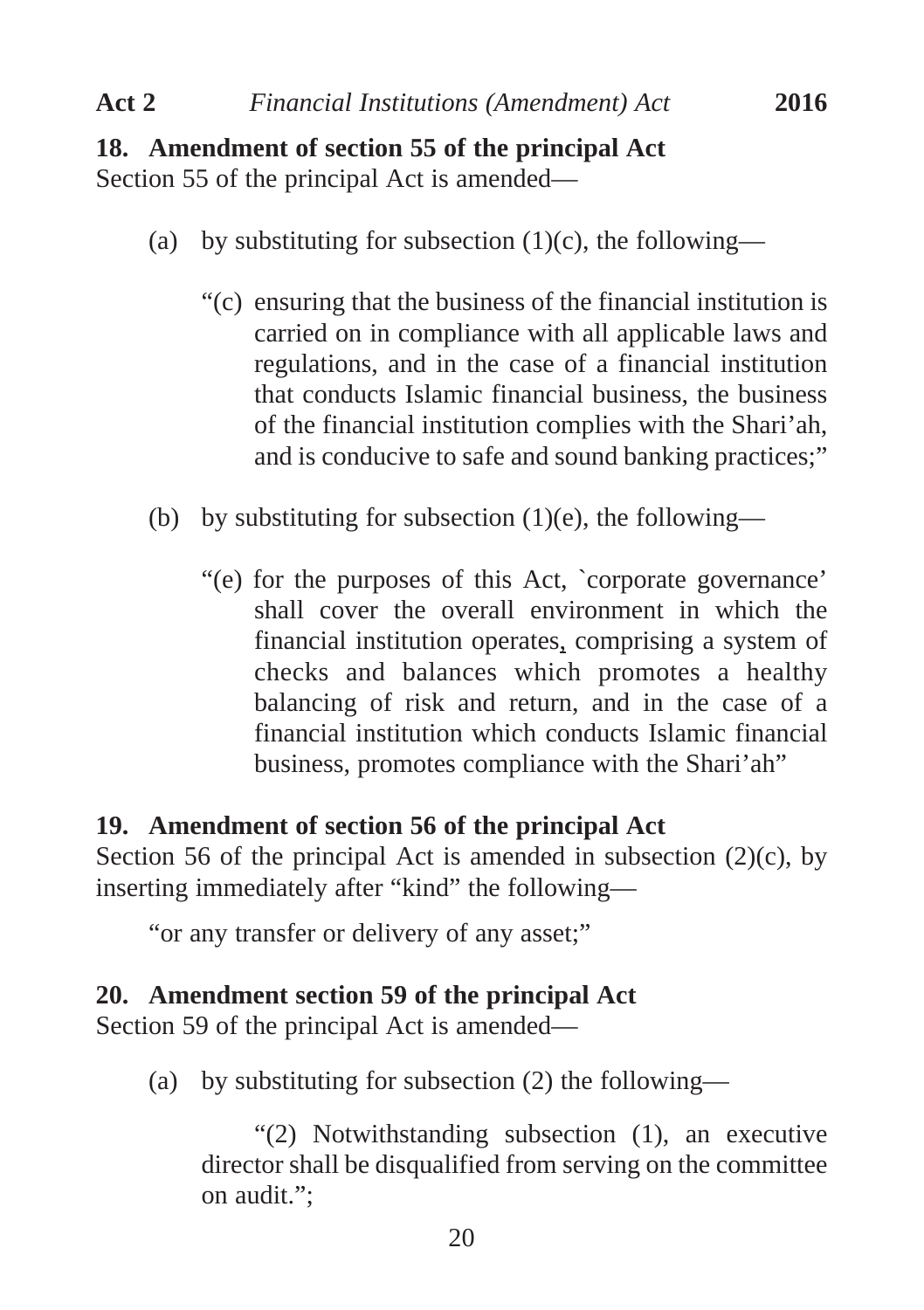- (b) by substituting for paragraph (b) of subsection (7) the following—
	- "(b) to review the internal controls, operating procedures and systems and management information systems of the financial institution and in the case of a financial institution which conducts Islamic financial business, those controls, procedures and systems designed to ensure compliance with the Shari'ah;"

# **21. Amendment of section 60 of the principal Act**

Section 60 of the principal Act is amended—

(a) in subsection  $(2)(j)$  by inserting immediately after "assets" the following—

"respectively;":

- (b) by inserting immediately after subsection (2)(l), the following—
	- "(m) other limits and guidelines as the Central Bank may specify."

# **22. Amendment of section 62 of the principal Act**

Section 62 of the principal Act is amended in subsection  $(1)(a)$  by inserting immediately after "loss account" the following—

"cash flow statement"

# **23. Amendment of section 64 of the principal Act**

Section 64 of the principal Act is amended in paragraph (e) by inserting immediately after "director" the following—

"or an officer."

# **24. Amendment of section 69 of the principal Act**

Section 69 of the principal Act is amended in subsection (3) by repealing the following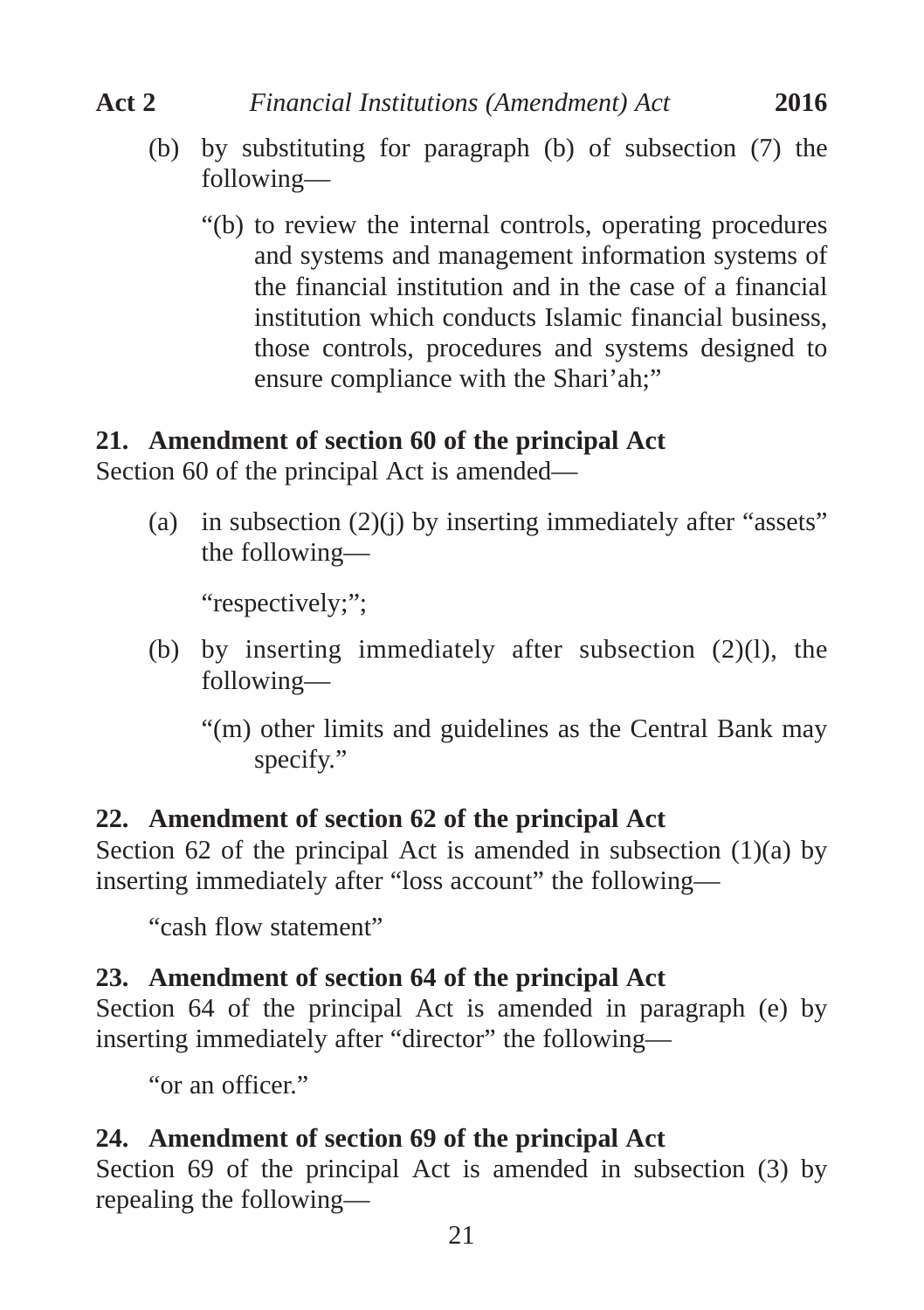"which may not be sufficiently fundamental to lead to qualification of the accounts."

# **25. Amendment of section 78 of the principal Act**

Section 78 of the principal Act is amended—

(a) in subsection  $(2)(a)$ , by inserting immediately after "nonperforming loans" the following—

"and other accredited credit facilities":

(b) by inserting immediately after subsection (5), the following—

"(6) The Central Bank may, in consultation with the Minister, make regulations providing for the access and use of the Credit Reference Bureau by other credit providers or service providers.

(7) For the purposes of subsection (6), a "credit provider" or "service provider" means an institution not licensed by the Central Bank that is involved in the provision of goods and services on credit to the public.

(8) Where the Central Bank considers it necessary, and after consultation with the Minister, the Central Bank may, under the provisions of subsection (1), establish more than one Credit Reference Bureau.

(9) The Central Bank may license a Biometric Identification Service Provider for purposes of the Credit Reference Bureaus established under subsection (1).

(10) For the purposes of this section, a Biometric Identification Service Provider means a legal entity established as a limited liability company and licensed by the Central Bank to collect, compile, consolidate, process and store biometric and personal identification data to identify persons, companies and enterprises for purposes of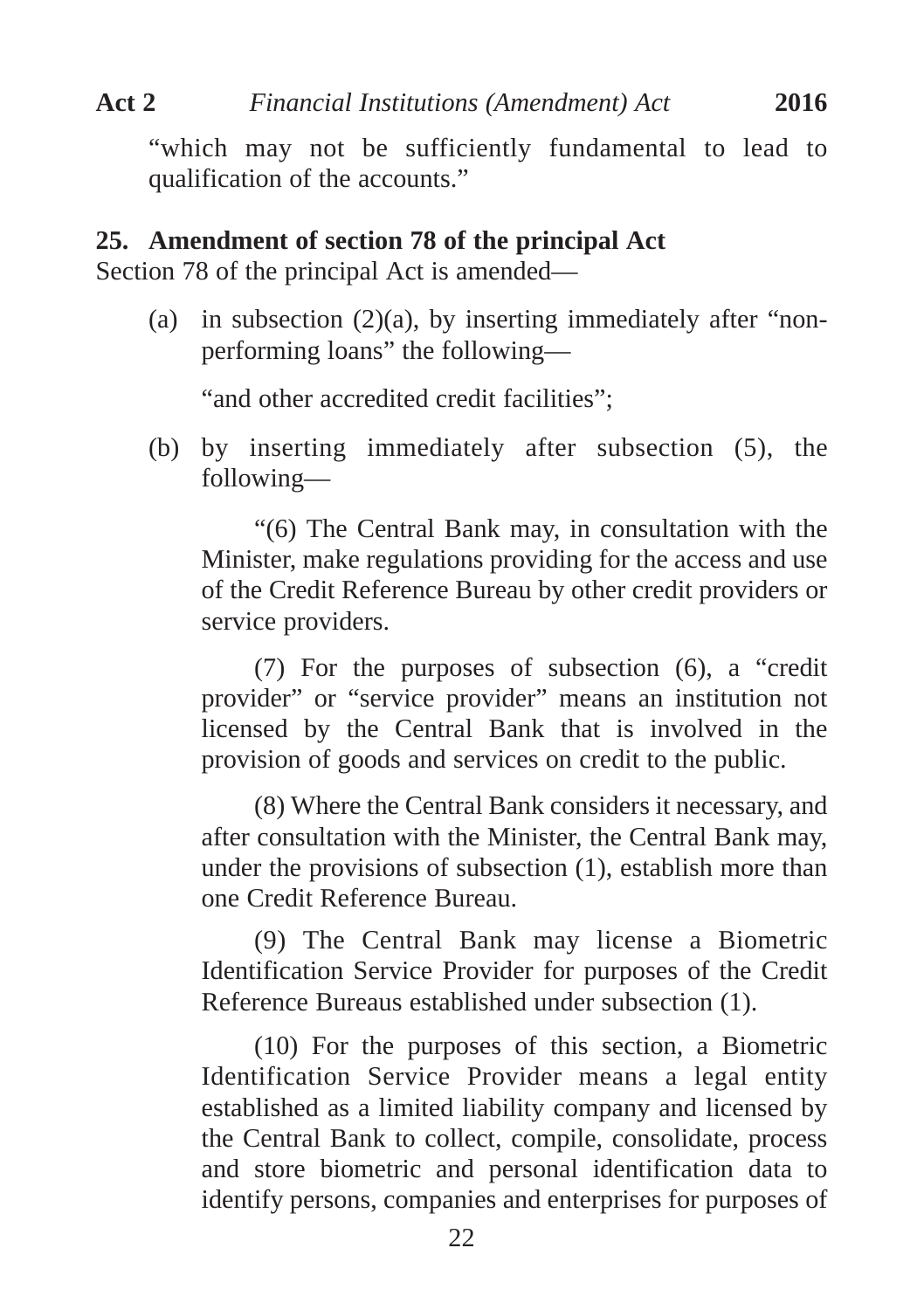availing that data to financial institutions, microfinance deposit taking institutions, Credit Reference Bureaus, and such other credit providers that may have been permitted by the Central Bank under regulations made under subsection  $(6)$ ."

#### **26. Insertion of section 78A**

The principal Act is amended by inserting immediately after section 78, the following—

# "**78A. Financial institution to carry out credit check on customer applying for credit**

(1) Unless the Central Bank directs otherwise, every financial institution shall perform a credit check on a customer who applies for credit from the financial institution.

(2) Notwithstanding subsection (2), the Central Bank may, by statutory instrument, after consultation with the Minister, prescribe other circumstances requiring a financial institution to perform a credit check on a customer."

#### **27. Amendment of section 80 of the principal Act**

Section 80 of the principal Act is amended—

(a) in subsection (1) by inserting immediately after "holding company to that financial institution" the following—

"or any other information":

(b) by substituting for subsection (2), the following—

"(2) A financial institution shall report to the Central Bank all loans and other credit granted or extended to insiders at least once every quarter of the financial year."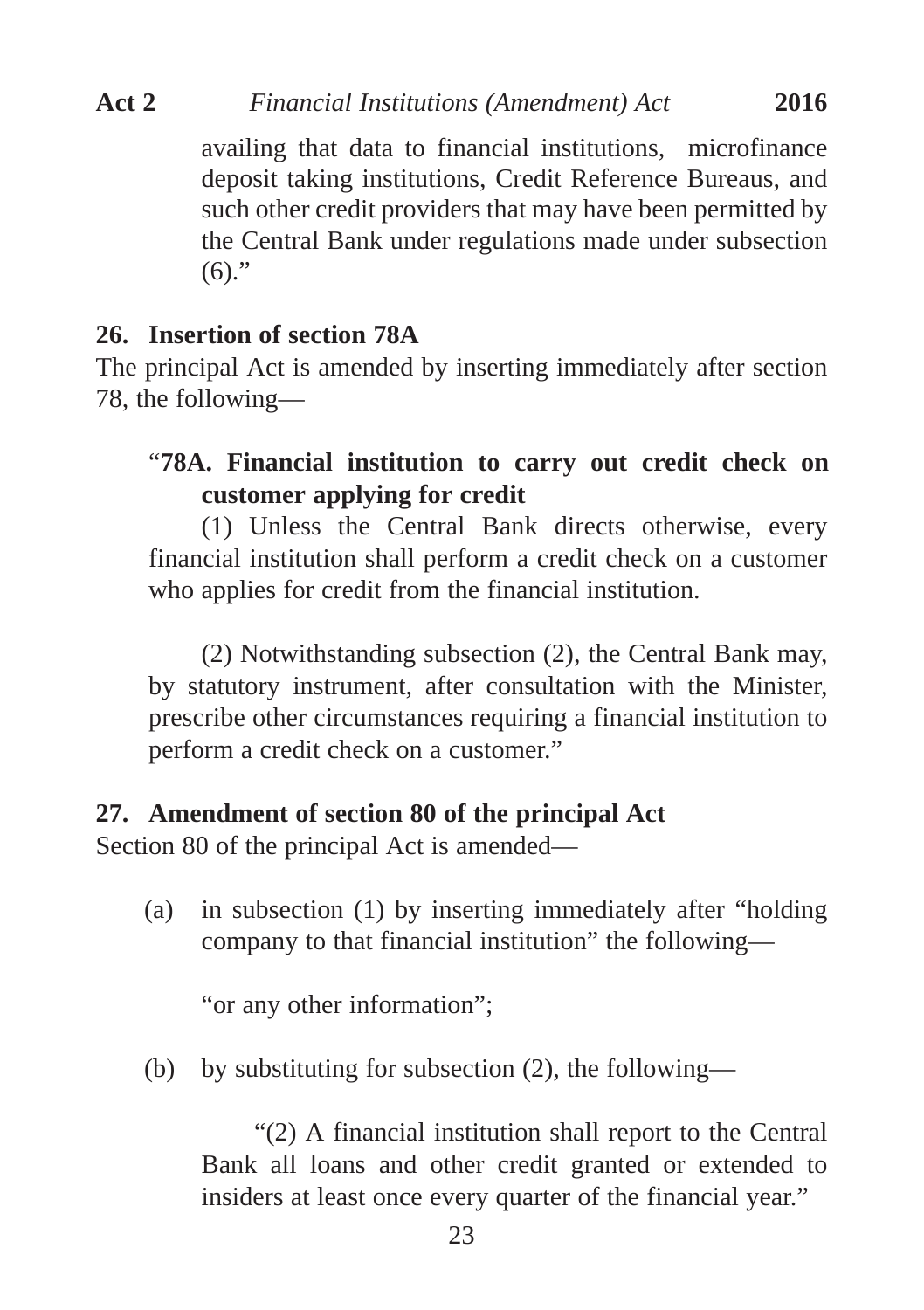# **28. Amendment of section 82 of the principal Act**

Section 82 of the principal Act is amended in subsection  $(2)$   $(a)(ii)$  by inserting immediately after "lending" the following—

"and other credit accommodation;"

# **29. Amendment of section 85 of the principal Act**

Section 85 of the principal Act is amended—

- (a) in subsection (1) by inserting immediately after paragraph (b) the following—
	- "(c) prohibit the financial institution from making any other distributions, bonuses or increments in the salary, emoluments and other benefits of all directors and staff of the financial institution.";
- (b) by inserting immediately after subsection (2), the following—

"(3) For the purposes of this section "large losses" means any loss that constitutes twenty five percent of a financial institution's core capital."

# **30. Amendment of section 86 of the principal Act**

Section 86 of the principal Act is amended by repealing subsection (2) (c).

# **31. Amendment of section 88 of the principal Act**

Section 88 of the principal Act is amended by substituting for subsection (2)(e) the following—

"(e) any lending or other credit accommodation to any officer, director or any related person of an officer or director on preferential terms or without adequate security made within six months prior to the take over by the Central Bank of the management of the financial institution shall be rescinded; and that officer, director or related person to the officer or director shall immediately refund the moneys advanced and the interest or other economic return accrued at the going rate in the bank."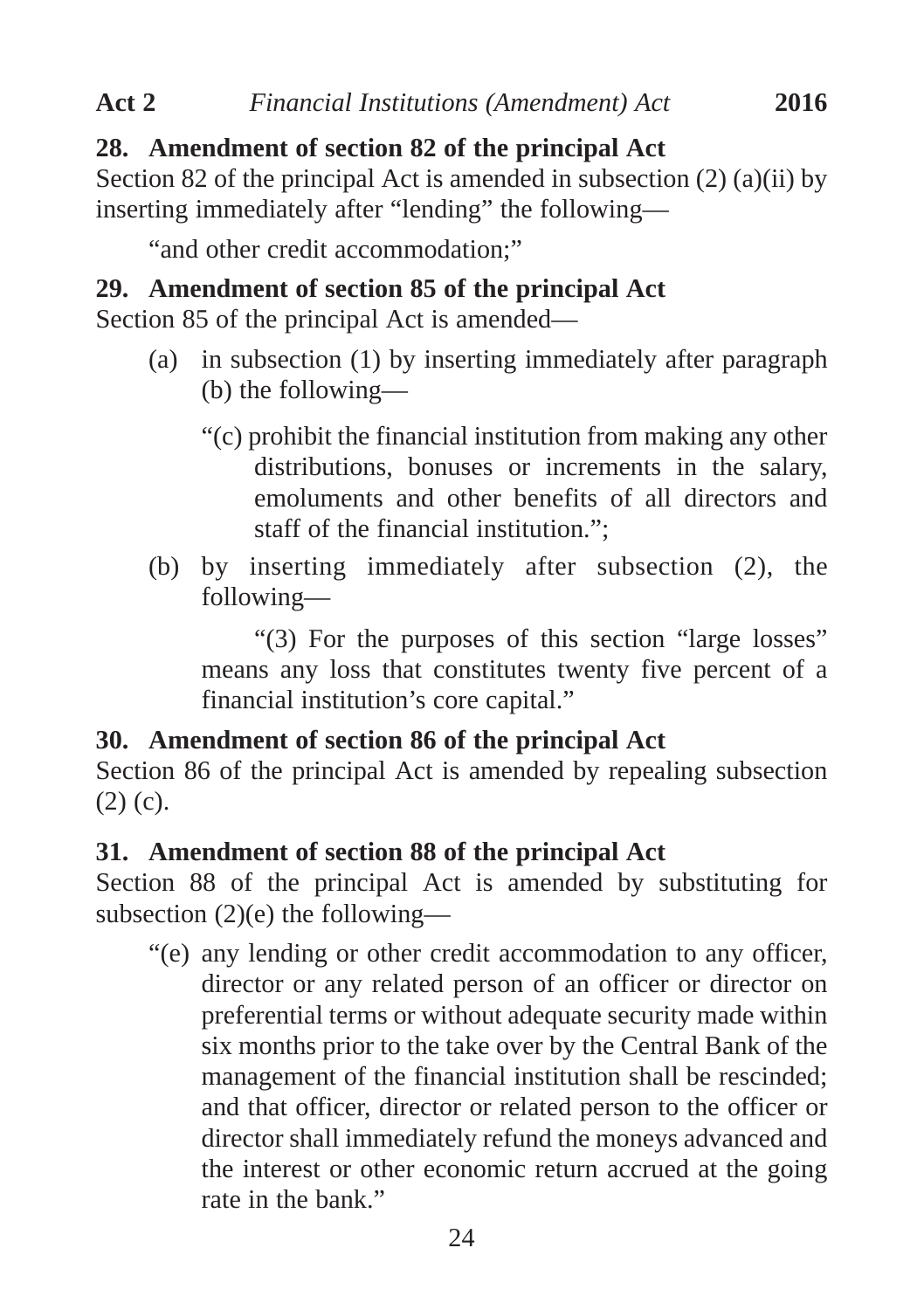# **32. Amendment of section 90 of the principal Act**

Section 90 of the principal Act is amended by substituting for subsection (6) (b) the following—

"(b) limit the maximum rate of interest or other economic return which shall accrue on deposits and other debts payable by the institution during the period of the moratorium to the minimum rate as may be prescribed by the Central Bank by notice for the purposes of this section except that this paragraph shall not be construed so as to impose an obligation on the institution to pay interest or other economic return at a higher rate to any depositor or creditor than would otherwise have been the case;"

# **33. Amendment of section 94 of the principal Act**

Section 94 of the principal Act is amended—

(a) by substituting for subsection (1), the following—

"(1) Subject to this section, the Central Bank may place a financial institution under receivership.";

(b) by substituting for subsection (3), the following—

"(3) Where a financial institution is placed under receivership, the Central Bank or a person appointed by the Central Bank shall become the receiver of the financial institution in receivership."

# **34. Amendment of section 95 of the principal Act**

Section 95 of the principal Act is amended—

(a) in subsection (1) by inserting immediately after "Central Bank" the following—

"or a person appointed by the Central Bank";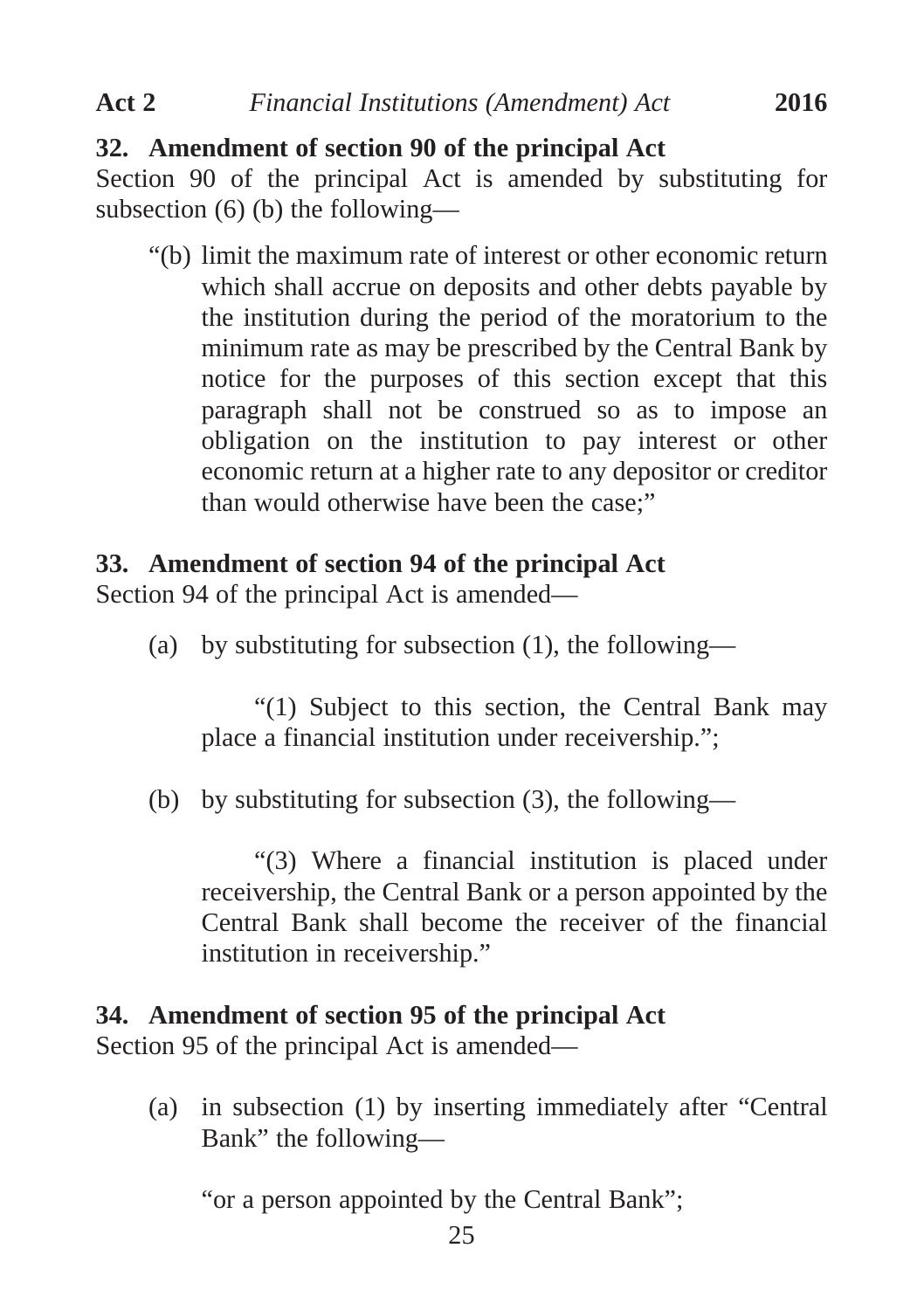(b) in subsection (2) by inserting immediately after "Central Bank" occurring first, the following—

"or a person appointed by the Central Bank".

- (c) by substituting for subsection  $(3)$  (b), the following—
	- "(b) document the evaluation and the assumptions on which the evaluation is based, including any assumptions with regard to rates of interest or other economic return, asset recovery rates, inflation, asset holding and other costs."

## **35. Amendment of section 99 of the principal Act**

Section 99 of the principal Act is amended by inserting immediately after subsection (3), the following—

"(3a) Where a person is appointed a liquidator under subsection (3), the details of the appointment shall be published in a newspaper of national circulation."

# **36. Replacement of section 102 of the principal Act**

For section 102 of the principal Act, there is substituted the following—

## **"102. Invitation of claims from creditors.**

The Central Bank or its appointed liquidator shall, immediately after appointment for the purpose of making an estimate of the debts and liabilities of the financial institution, publish once a week for four consecutive weeks in a local newspaper of national circulation a notice calling upon all creditors, secured and unsecured, including depositors, to submit to the Central Bank or the liquidator within one month from the date of publication, a statement of the amount claimed and the particulars of the claim."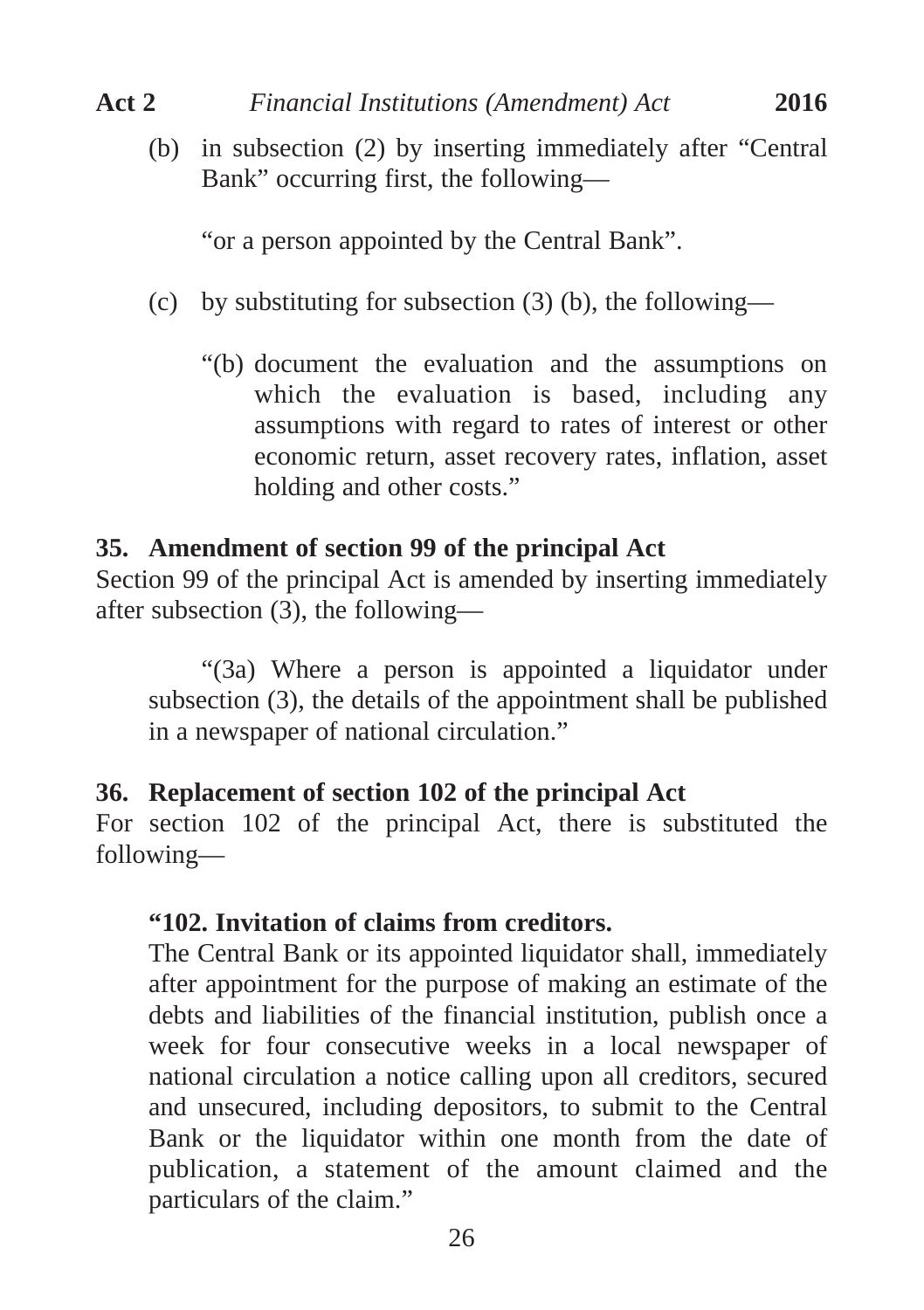# **37. Amendment of section 106 of the principal Act**

Section 106 of the principal Act is amended by inserting immediately after subsection (2), the following —

"(3) A liquidator is not liable where he or she relies in good faith on—

- (a) financial statements of the institution represented to the liquidator by an officer of the institution, or a written report of the auditor or auditors of the institution, to reflect fairly the financial condition of the institution; or
- (b) an opinion, a report or a statement of a lawyer or advocate, a notary, an accountant, an appraiser or other professional adviser retained by the liquidator.

(4) Where a liquidator has reason to believe that any property of the institution is in the possession or under the control of a person or that a person has concealed, withheld or misappropriated any such property, the liquidator may apply to the High Court for an order requiring that person to appear before the court at the time and place designated in the order and to be examined.

(5) Where an examination conducted pursuant to subsection (4) discloses that a person has concealed, withheld or misappropriated any property of the institution, the court may order that person to restore the property or pay compensation to the liquidator."

# **38. Replacement of Part XII of the principal Act**

For Part XII of the principal Act, there is substituted the following—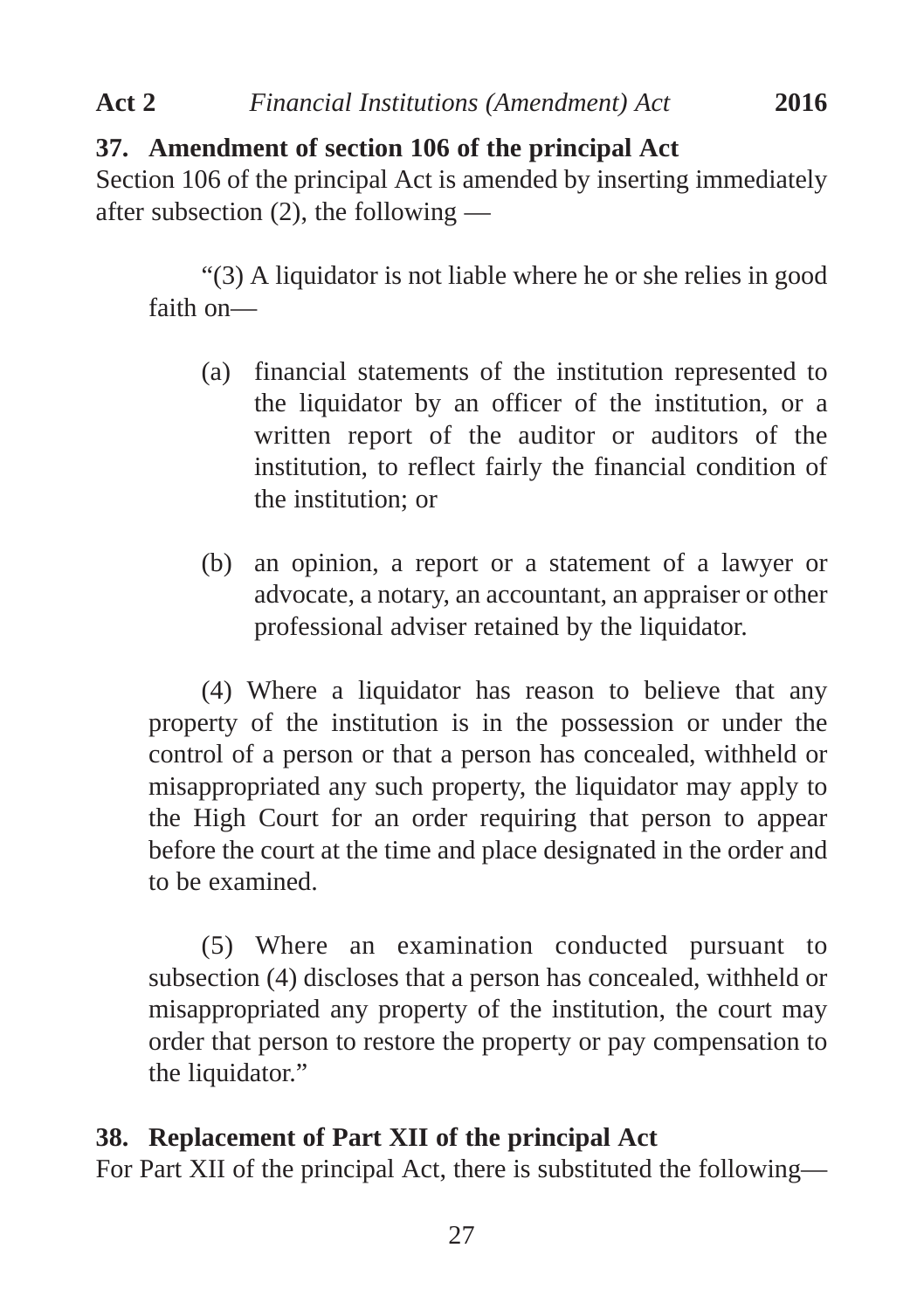# **"108. Continuation of Deposit Protection Fund**

(1) The Deposit Protection Fund established in the Central Bank shall continue to exist in accordance with this Part.

(2) The Fund shall be a body corporate with perpetual succession and may sue or be sued in its corporate name.

(3) For the avoidance of doubt, the Fund shall be a separate legal entity from the Central Bank.

# **109. Purpose of the Fund**

The Fund—

- (a) shall be a deposit insurance scheme for customers of contributing institutions;
- (b) may act as a receiver or liquidator of a financial institution, if appointed for that purpose by the Central Bank; or
- (c) may perform such other functions as may conferred upon it by law.

# **110. Board of the Fund**

(1) The Fund shall be governed by a board compromising—

- (a) a chairperson who shall be appointed by the Minister;
- (b) the Governor or his or her representative;
- (c) the Secretary to the Treasury or his or her representative;
- (d) two representatives of contributing institutions;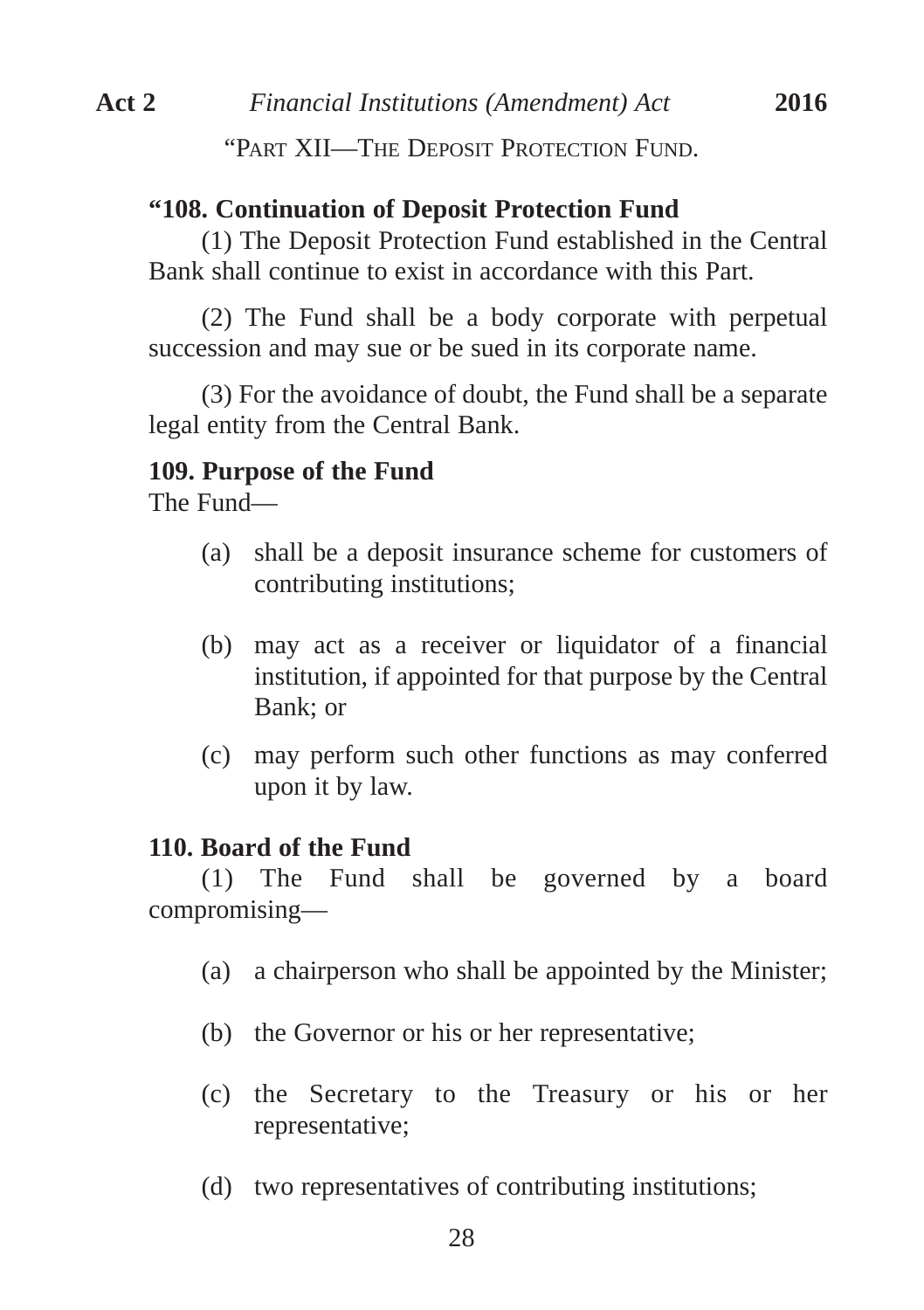(e) two persons appointed by the Minister, with experience in the business of banking or other financial services to represent the public.

(2) A person shall not be appointed a member of the board who is a Member of Parliament or a local government council, a salaried employee of any government entity, a director, officer, employee or significant shareholder of any institution whose deposits are protected under this Part or the Microfinance Deposit-Taking Institutions Act, 2003.

(3) A member of the board appointed under subsection (1) (a), (d) or (e) shall serve for five years.

(4) A person appointed member of the board shall be eligible for reappointment for one further term.

(5) A member of the board may resign in writing addressed to the Minister.

(6) The Minister may remove a person appointed to the board only where the person—

- (a) becomes disqualified under subsection (2);
- (b) is adjudged bankrupt or enters into a scheme of arrangement with his or her creditors;
- (c) is absent, without leave of the chairperson, from three consecutive meetings of the Board; or
- (d) is of unsound mind or otherwise incapable of performing the duties of a member of the board.

#### **111. Contributions to the Fund by financial institutions**

(1) Every financial institution shall contribute to the Fund in accordance with this section.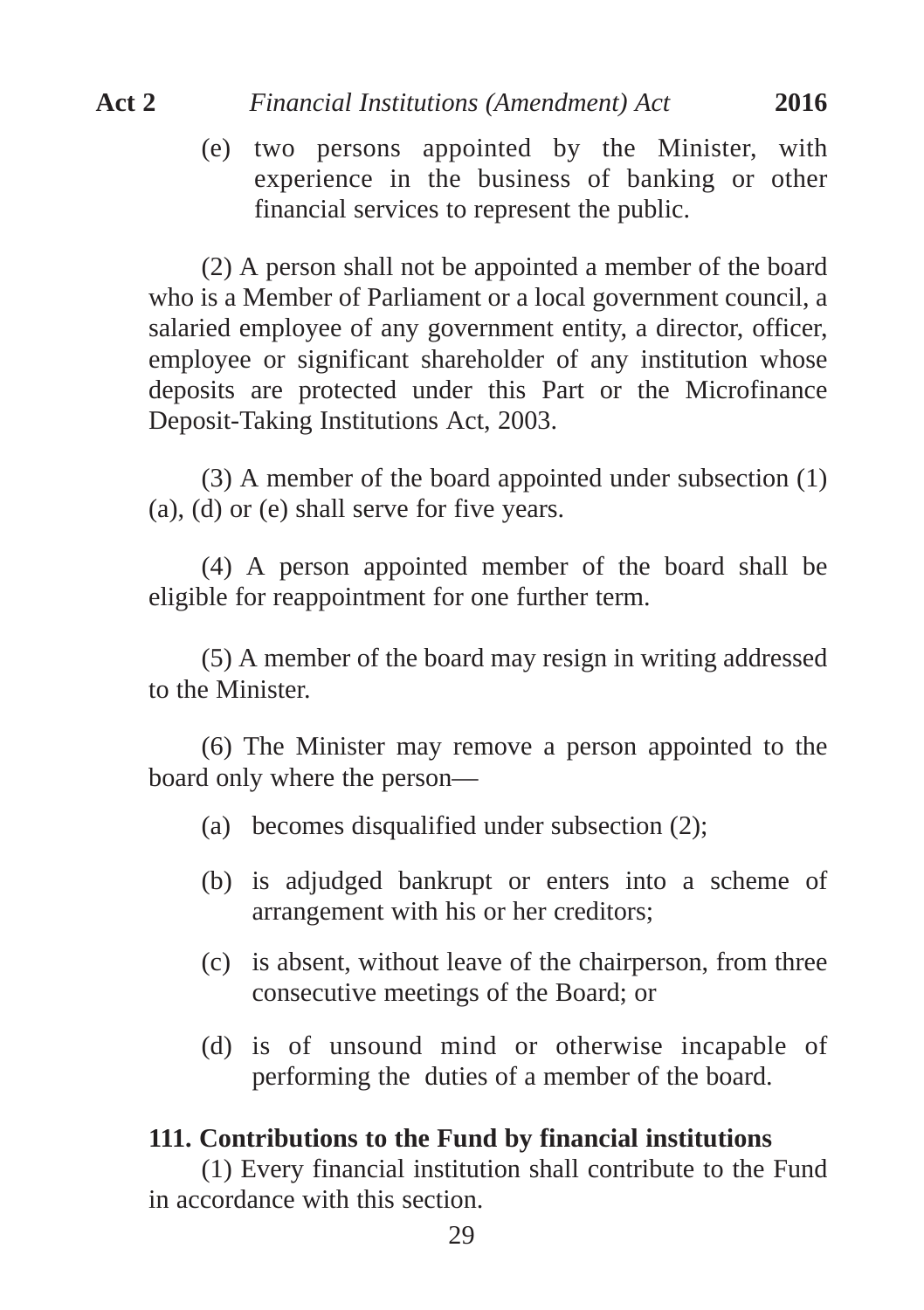(2) The Fund shall serve on a financial institution a notice specifying the amount and the period, which shall not be later than twenty-one days after the date of service of the notice, within which the amount shall be paid into the Fund by the financial institution.

(3) A financial institution which, for any reason, does not pay its contribution to the Fund within the period specified in a notice issued under subsection (2) shall be liable to pay to the Fund a civil penalty interest charge of 0.5 per cent of the unpaid amount for every day outside the notice period on which the amount remains unpaid.

(4) The minimum annual amount of contribution to the Fund under this section shall not be less than 0.2 per cent of the average weighted deposit liabilities of the financial institution in its previous financial year; except that the board may from time to time by regulations vary the percentage.

(5) Where the Central Bank finds that the affairs of a financial institution are being conducted in a manner detrimental to the interests of depositors and the financial institution and it is of the opinion that the continued conduct may cause loss to the Fund, the Central Bank may, advise the Board to increase the contribution of that financial institution to the Fund.

(6) The Board may by notice, increase the contributions of the financial institution referred to in subsection (5) beyond the rate set out in subsection (4).

(7) The increased contributions effected under subsection (6) shall be risk adjusted contributions based on the quarterly ratings resulting from the Central Bank's off-site surveillance reports.

(8) A financial institution whose overall performance shows an unsatisfactory or marginal rating shall be charged on a quarterly basis as follows—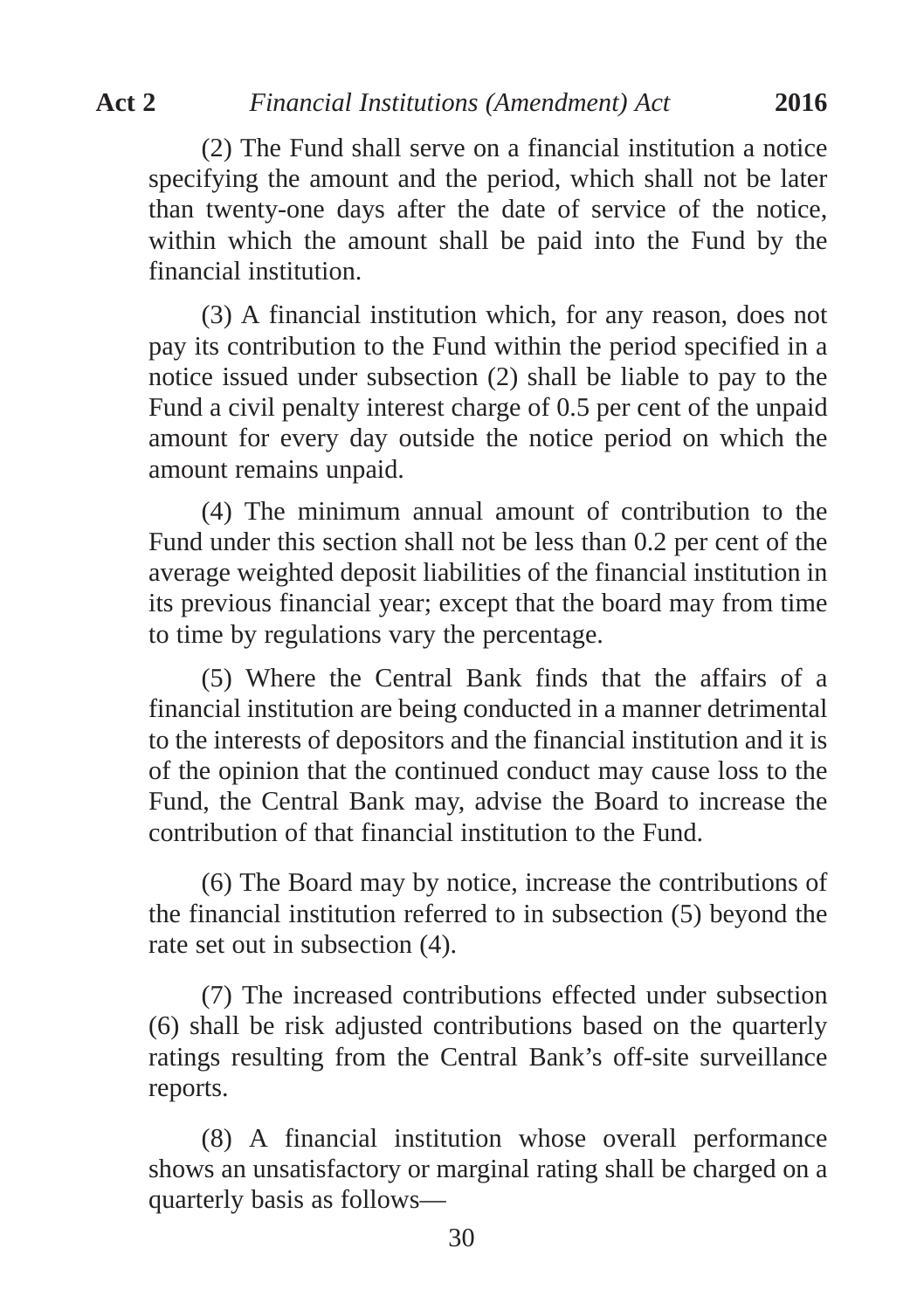- (a) marginal additional charge of 0.1 per cent of the average weighted deposit liabilities in addition to the contribution in subsection (3);
- (b) unsatisfactory: additional charge of 0.2 percent of the average weighted deposit liabilities in addition to the contribution in subsection (3).

# **111A. The Deposit Protection Fund under Microfinance Deposit Taking Institutions Act to be merged with Fund.**

(1) The Deposit Protection Fund established under the Microfinance Deposit Taking Institutions Act, 2008, shall on the commencement of this Act, be merged with the Fund established under this Act.

(2) For the avoidance doubt, all monies held in the Deposit Protection Fund established under the Microfinance Deposit Taking Institutions Act, 2008, shall, on the commencement of this Act, be transferred to the Fund established under this Act.

(3) On the commencement of this Act, every microfinance deposit taking institution shall contribute to the Fund in accordance with section 111.

#### **111B. Finances of the Fund**

(1) The finances of the Fund shall consist of—

- (a) monies contributed to the Fund by financial institutions under section 111;
- (b) monies contributed to the Fund by microfinance deposit taking institutions under section 111;
- (c) grants;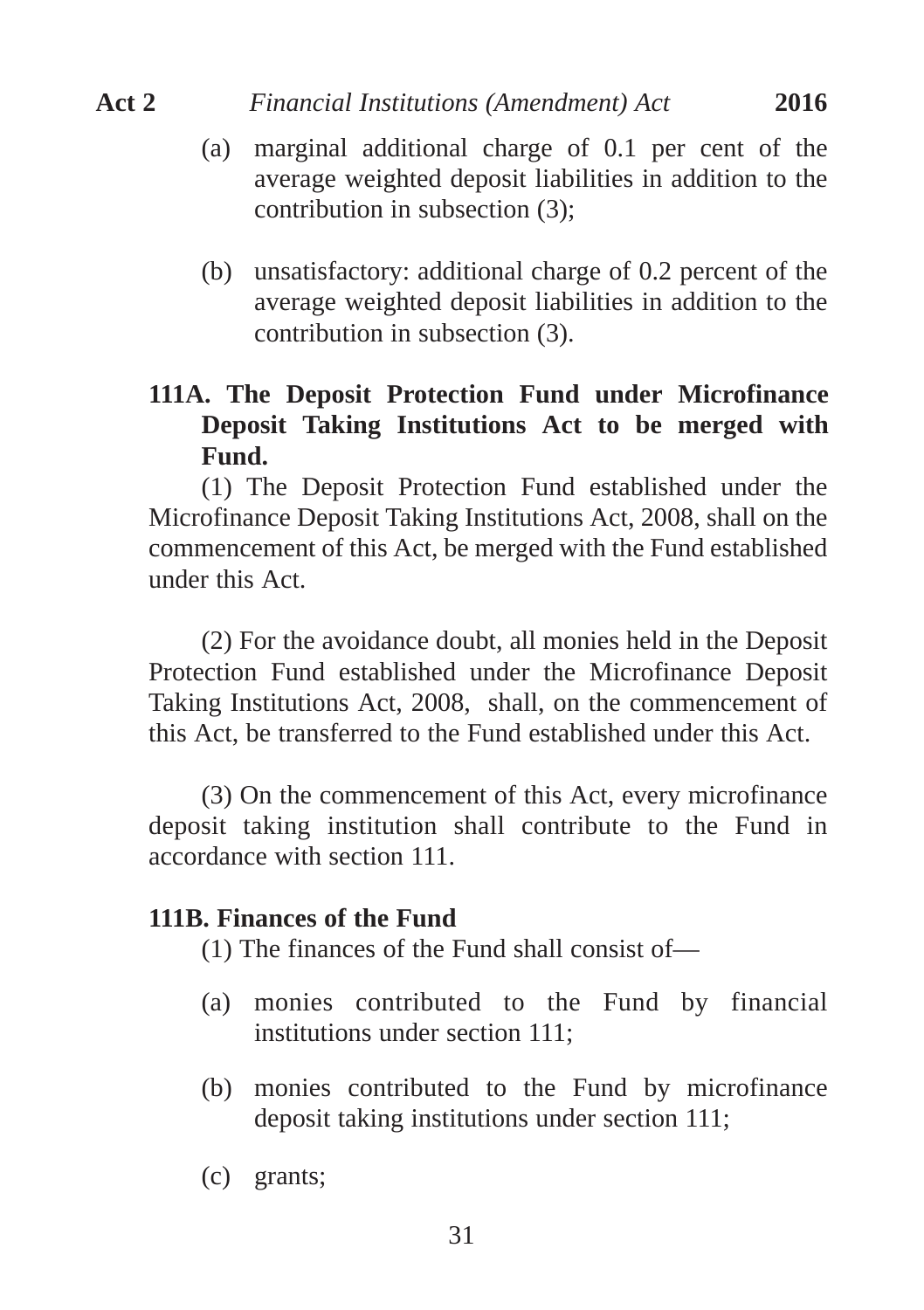- (d) income from investments of the Fund;
- (e) money borrowed by the Board for purposes of the Fund under subsection (2).

(2) The Minister may, from time to time, by notice in the Gazette, fix the size of the Fund sufficient to protect the interests of depositors to be made up by the contributions under sections 111 and the Board.

(3) The Board may borrow any such amount as it may require for temporary purposes of making up deficiency in the Fund pending collection of contributions.

(4) The Board shall maintain an account with the Central Bank on which the finances of the Fund shall be deposited.

#### **111C. Payments out of the Fund**

(1) There shall be chargeable to the Fund the administrative expenses of the Board, repayment of money borrowed by the Board and payments made in respect of protected deposits.

(2) For the purpose of determining a "protected deposit" under this section, the amount being the aggregate credit balance of any accounts maintained by a customer at a financial institution less any liability of the customer to the financial institution, shall be a protected deposit to the extent determined by the Minister, from time to time, by statutory instrument.

(3) Subsection (2) shall not be construed so as to impose an obligation on the liquidator to set off any liability of a depositor in a financial institution.

(4) A customer of a financial institution may, if the financial institution becomes closed, lodge a claim with the Board in such form as the Board may approve for payment to him or her out of the Fund of any protected deposit which he or she would but for the closure have been paid if he or she had demanded payment from the financial institution.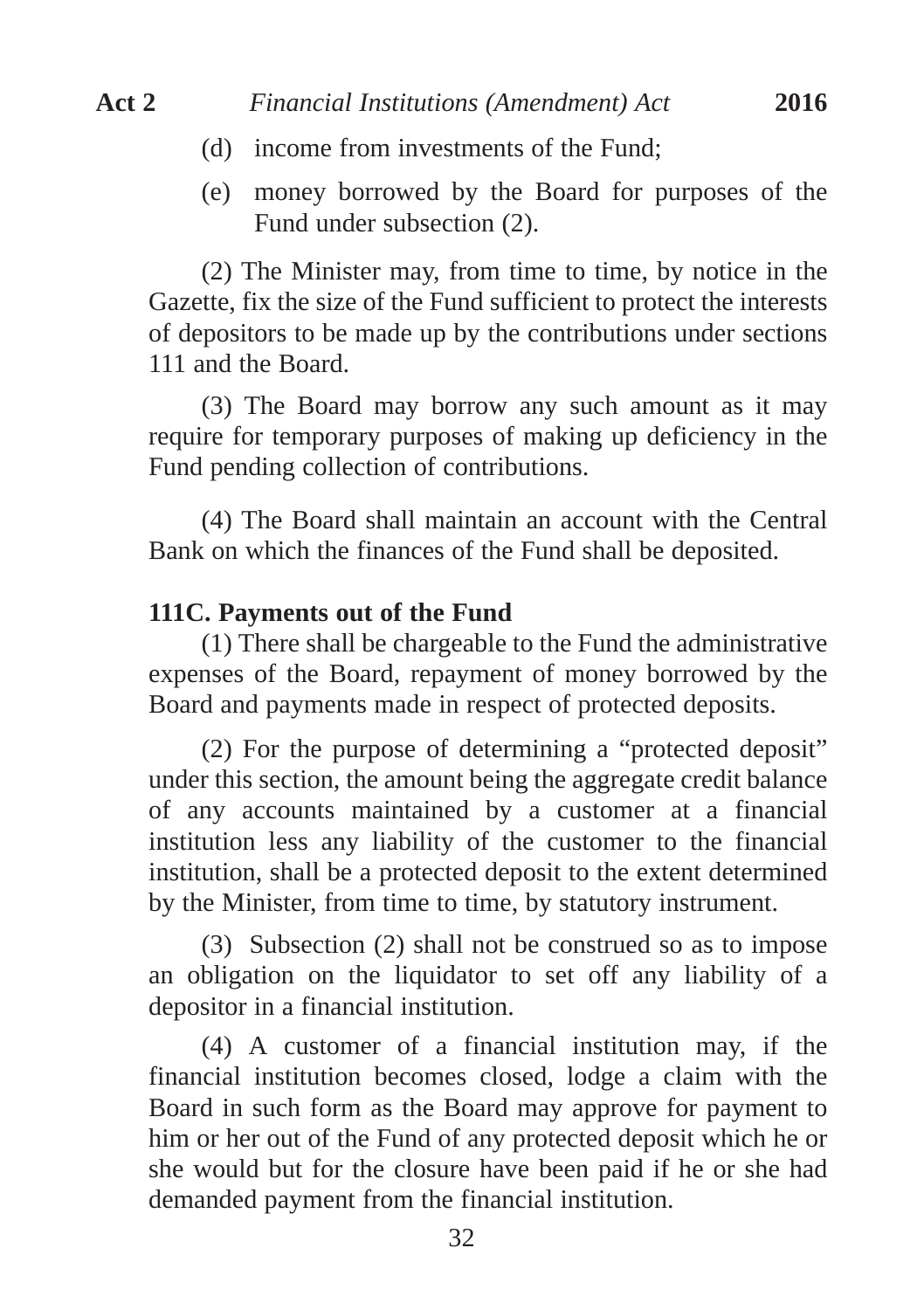(5) The Board shall make payment of the protected deposit to customers within ninety days after closure of the financial institution.

(6) The Board may, before paying any claim lodged under this subsection (6), require the claimant to furnish it with documentary proof as may be proper to show that the person is entitled to payment out of the Fund, and the Board may decline to make any payment under this section to a person who, in the opinion of the Boards is responsible for or has profited directly or indirectly from the circumstances leading up to the closure of the financial institution.

(7) The Central Bank or its appointed liquidator may direct the Board to withhold payment of such portion of the protected deposit of any customer in an insolvent financial institution as may be required to satisfy, whether fully or in part, any liability of that customer to the insolvent institution.

(8) Notwithstanding subsections (6) and (7), the Board may carry out inspections and ascertain the type, number and values of the protected deposits which, but for the closure would be payable by the financial institution.

(9) Upon payment of a protected deposit the Board shall be entitled to receive from the financial institution or liquidator, as the case may be, an amount equal to the payment made by the Fund on account of its sub-rogation to the claims of any customer or depositor in accordance with this Act.

(10) For the purposes of this section "customer" includes any person entitled to a deposit as trustee or a person holding any deposits jointly.

(11) No person or authority shall pay a depositor of a failed or closed financial institution any money in excess of the protected deposits under the Fund.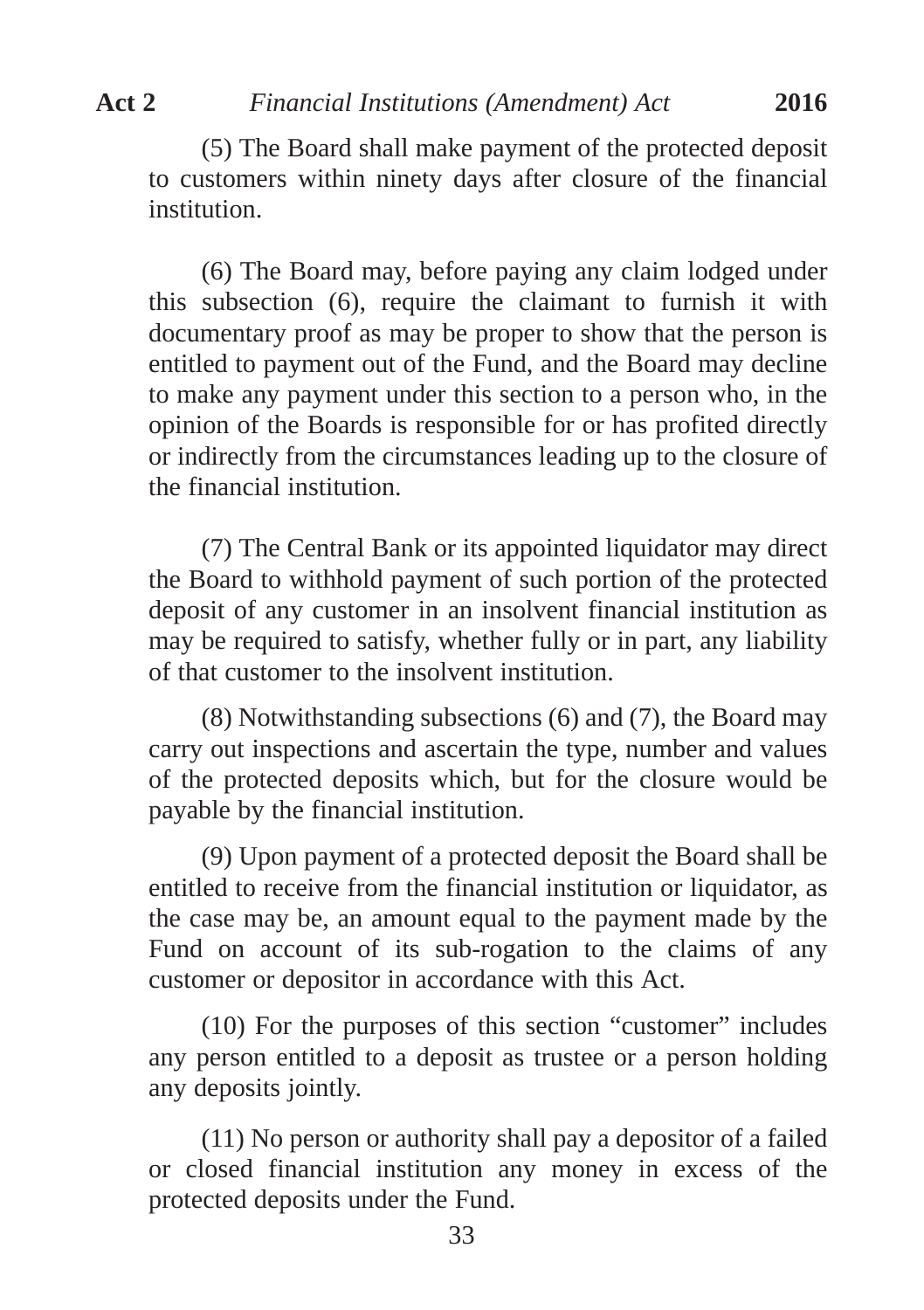# **111D. Annual report of the Deposit Protection Fund**

(1) The Board shall, within four months after the close of each financial year, submit audited financial statements and an annual report of its operation of the Fund to the Minister and contributing financial institutions and microfinance deposit taking institutions.

(2) The annual report shall include the following—

- (a) a self assessment on the Fund's performance in relation to its statutory duties;
- (b) statistical data on insured institutions and an analysis of potential of future losses;
- (c) details of the operations of the Fund including the contributions collected, the management of the Fund, the deposits paid, the remuneration and allowances paid to the Board, the receivership and liquidation activities, the internal governance and its management.

(3) The financial statements shall be prepared and audited within four months after the end of the financial year."

# **111E. Financial year of the Fund**

The financial year of the Fund shall be the same as the financial year of Government.

## **111F. Public awareness**

(1) The Fund shall provide institutions with display material containing the Fund logo.

(2) Every institution shall permanently exhibit the display material at its public entrance and exit doors and adjacent to each teller station in its banking hall.

(3) Every institution shall display the statement "Deposit Protected by the Deposit Protection Fund" on all websites, official stationery and print advertising.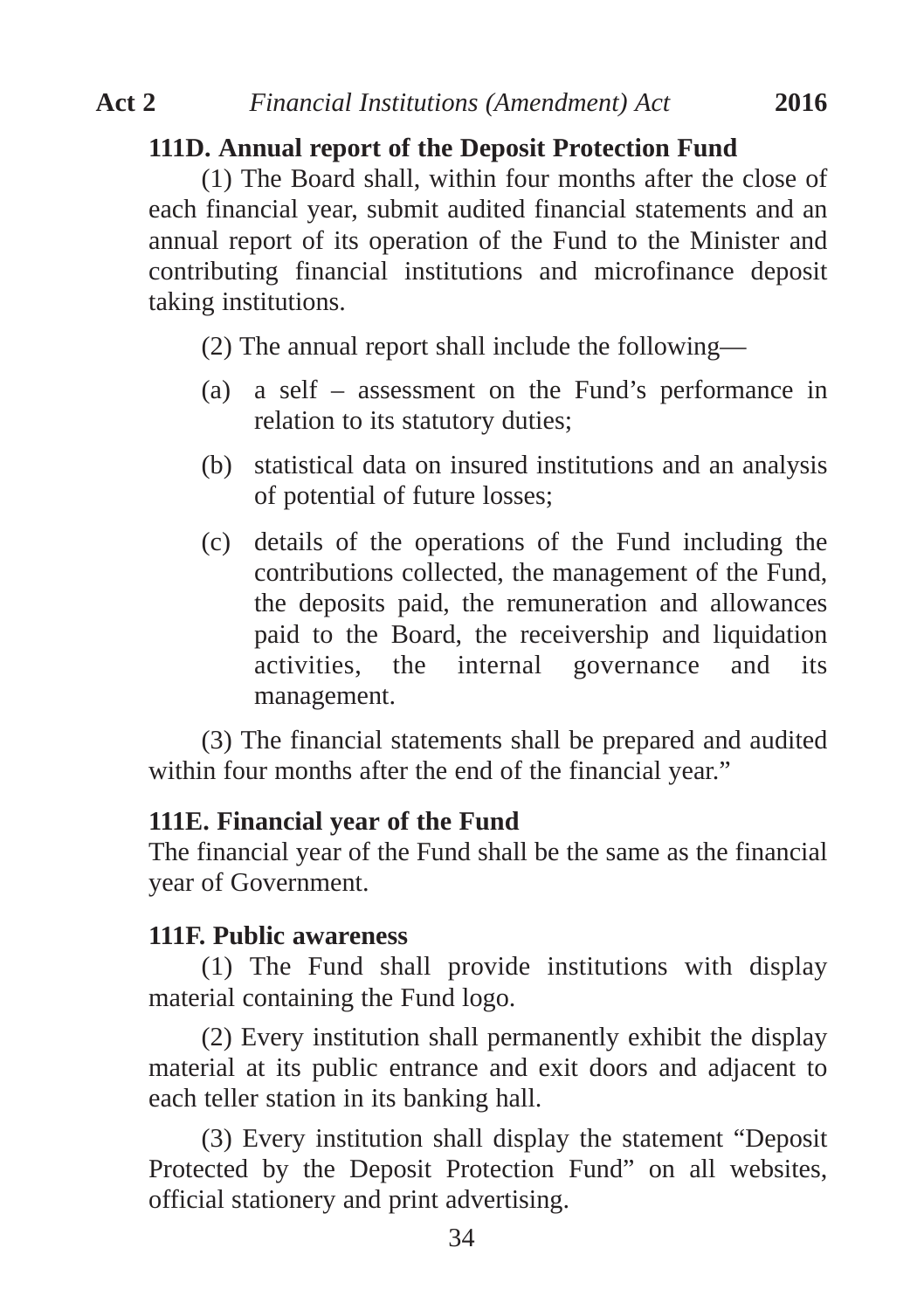(4) All radio and television adverts made by the institution shall contain a statement that its deposits are protected by the Deposit Protection Fund.

#### **111G. Regulations to operationalise the Fund**

The Board Fund may, after consultation with the Minister, make regulations for the proper management of the Fund.""

## **39. Amendment of section 116 of the principal Act**

Section 116 of the principal Act is amended by inserting immediately after subsection (3), the following—

" $(3a)$  Subsections  $(1)$ ,  $(2)$  and  $(3)$  do not apply to agent banking.

(3b) For the avoidance of doubt, the approval of change of location of place of business of an agent, closure of place of business of an agent or change of business hours of an agent shall be determined by the financial institution retaining the services of the agent.

(3c) Where a financial institution effects any change under subsection (3b) , the financial institution shall, within the prescribed period after effecting the change, notify the Central Bank."

## **40. Insertion of new Parts XIIIA and Part XIIIB**

There is inserted immediately after Part XIII of the principal Act, the following—

"PART XIIIA – SPECIAL PROVISIONS ON ISLAMIC BANKING

# **115A. Licensing of financial institutions to conduct Islamic financial business**

(1) On the commencement of this Act, an already licensed financial institution carrying on business, may apply to the Central Bank in accordance with this Act to carry on Islamic financial business in addition to its existing licensed business.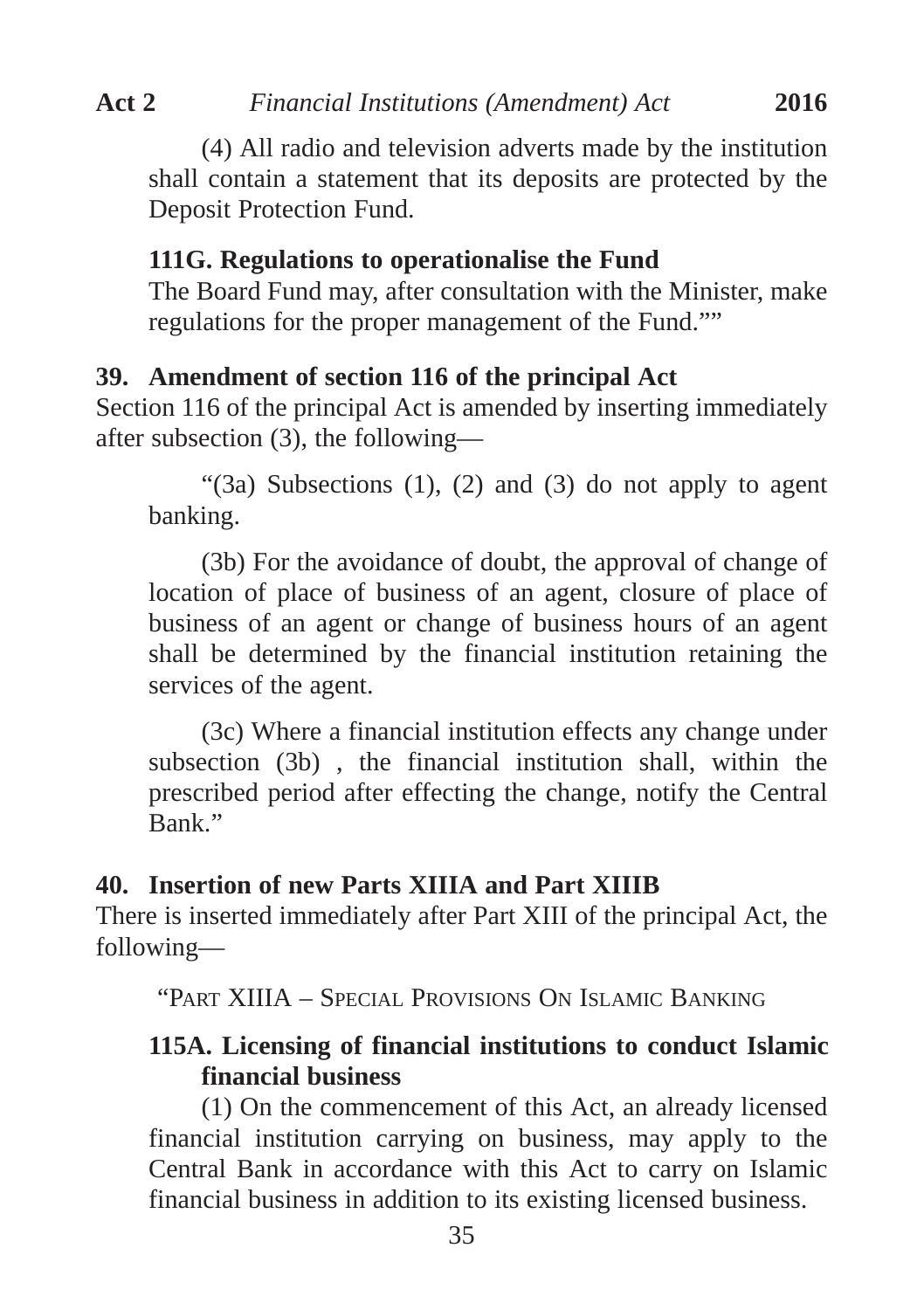(2) Notwithstanding subsection (1), an already licensed financial institution which is permitted to carry out Islamic banking shall carry out that business through an Islamic window.

(3) For the purposes of subsection (2), an "Islamic window" means the part of a financial institution, other than an Islamic financial institution, which conducts Islamic financial business.

(4) For the avoidance of doubt, a financial institution shall, in respect of Islamic financial business carried on by it, be subject to the provisions of this Act.

(5) The Central Bank shall, in consultation with the Minister, by statutory instrument, make special provisions for the licensing and operation of Islamic banking.

#### **115B. Shari'ah Advisory Board**

(1) Every financial institution which conducts Islamic financial business shall appoint and maintain a Shari'ah Advisory Board.

(2) There shall be a Central Shari'ah Advisory Council in the Bank of Uganda to —

- (a) advise the Bank of Uganda on matters of regulations and supervision of Islamic banking systems in Uganda; and
- (b) approve any product to be offered by financial institutions conducting Islamic banking.

(2) For the purposes of subsection (1), a "Shari'ah Advisory Board" means a Board appointed by a financial institution in accordance with this Act to advise, approve and review activities of a Islamic financial business in order to ensure that the financial institution complies with the Sharia'h."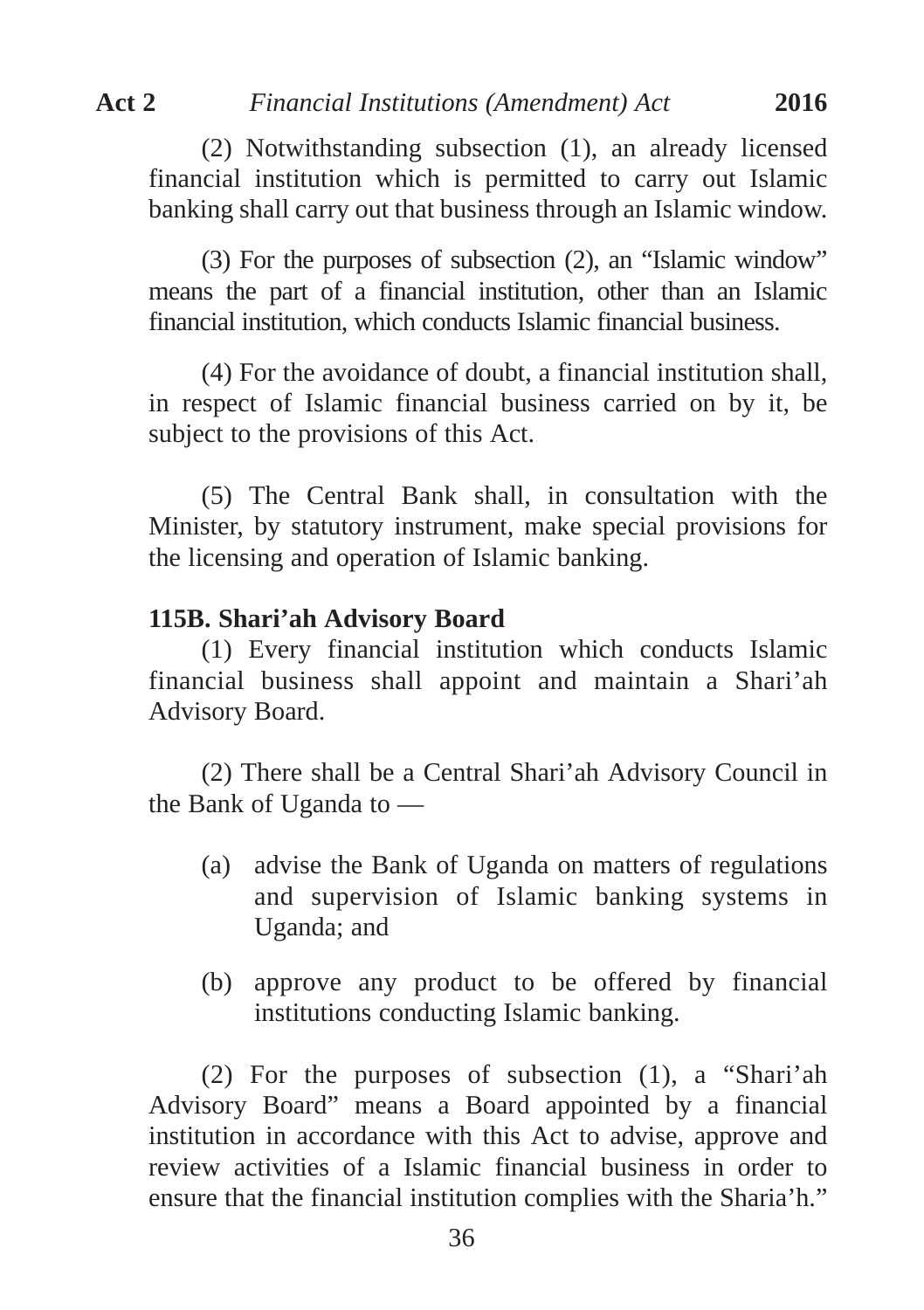(3) The Central Bank, in consultation with the Minister, shall make regulations in respect of Shari'ah Advisory Boards including—

- (a) the size, functions, duties and responsibilities, governance and conduct of Shari'ah Advisory Boards;
- (b) the competency, interests and terms of engagement of a members of a Shari'ah Advisory Board; and
- (c) the policies, procedures, record-keeping, reviews, reporting and disclosure.

(4) Notwithstanding subsection (2), the appointment, maintenance, operation and conduct of a Shari'ah Advisory Board shall at all times be carried out in accordance with any applicable rules and policies of the respective financial institution and be the responsibility of the board of directors of the financial institution.

## **115C. Sections 37 and 38 not to apply to Islamic banks**

The provisions of sections 37 and 38 shall not apply to a financial institution engaging in Islamic financial business in accordance with this Act.

PART XIIB—CONDUCT OF BANCASSURANCE BY FINANCIAL INSTITUTIONS

## **115D. Banks engaging in bancassurance business**

(1) A financial institution shall not engage in bancassurance or Islamic insurance business in Uganda as a principal or agent without prior written authorisation by the Central Bank.

(2) A financial institution wishing to engage in the business of bancassurance or Islamic insurance shall do so in a format and manner prescribed by the Insurance Regulatory Authority of Uganda after consultation with the Central Bank.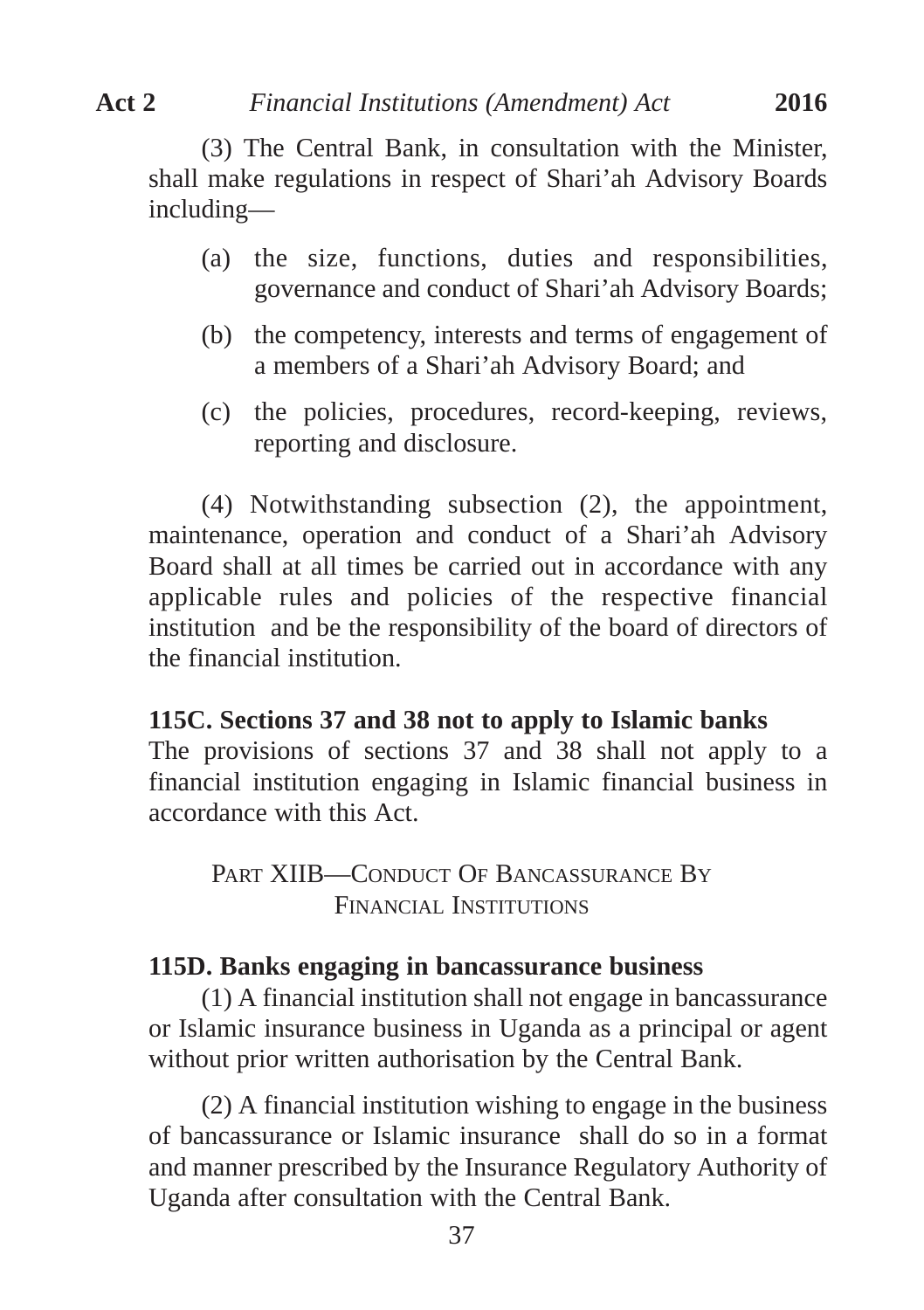(3) Subject to subsections (1) and (2), the bancassurance or Islamic insurance business activities of any financial institution shall comply with the Insurance Act.

(4) For the purposes of this section "bancassurance" means using a financial institution and its branches, sales network and customer relationships to sell insurance products."

# **41. Amendment of section 119 of the principal Act**

Section 119 of the principal Act is amended in subsection (1) by inserting immediately after "account" in the first line the following—

"or a profit sharing investment"

# **42. Amendment of section 121 of the principal Act**

Section 121 of the principal Act is amended by inserting immediately after "institution" the following—

"or a member of a Shari'ah Advisory Board"

# **43. Replacement of section 122 of the principal Act**

For section 122 of the principal Act, there is substituted the following—

# "**122. Fines and penalties**

All fines and penalties expressed in monetary terms and recovered by the Central Bank under this Act shall be retained by the Central Bank and used to offset the costs of supervising financial institutions."

# **44. Amendment of section 126 of the principal Act**

Section 126 of the principal Act is amended—

(a) in section (1) by inserting immediately after "institution" the following—

"or a member of a Shari'ah Advisory Board"

(b) in subsection (4) by inserting immediately after "institution" the following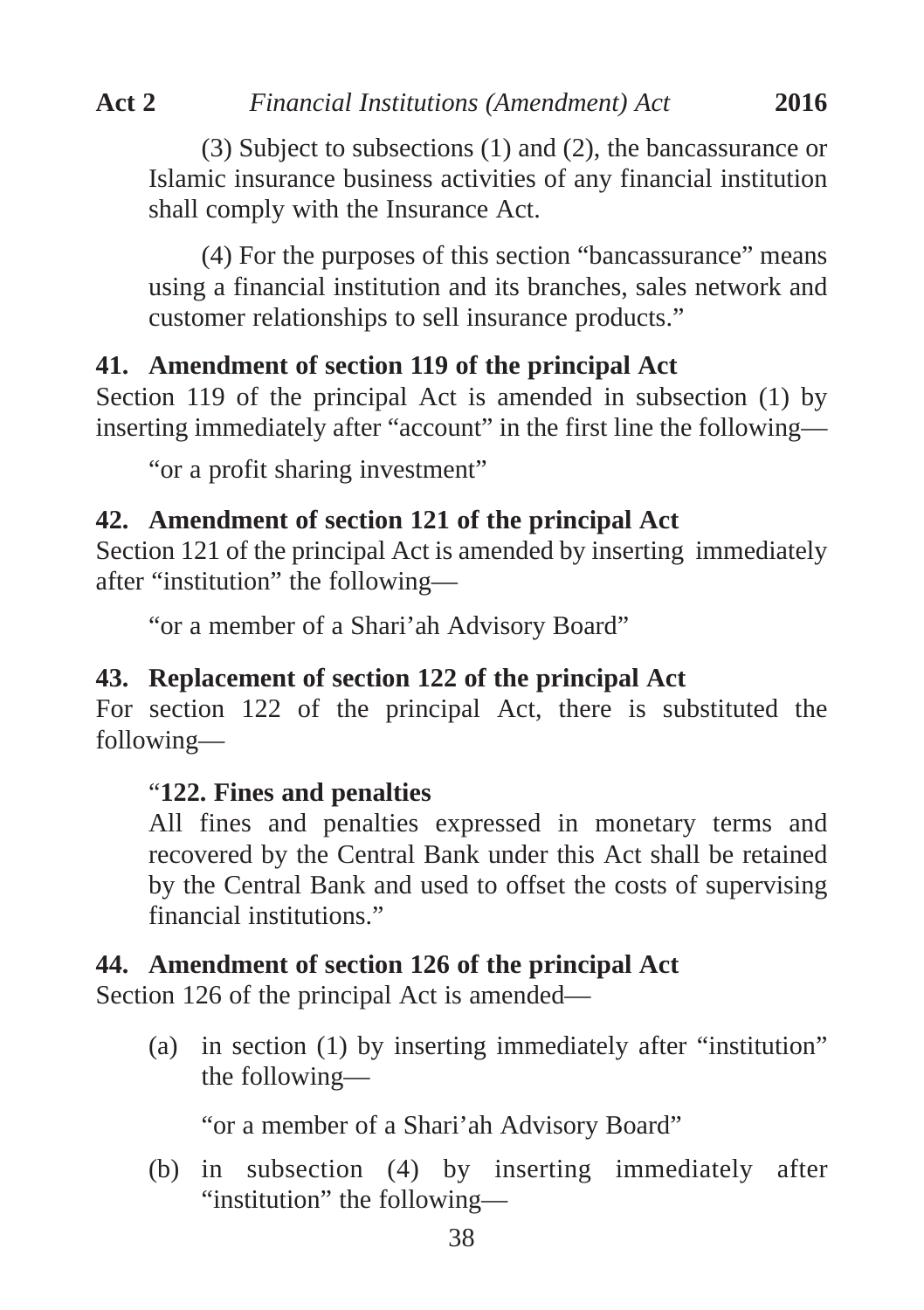(c) in subsection (5) by inserting immediately after "institution" the following—

"or a member of a Shari'ah Advisory Board"

(d) in subsection (6) by inserting immediately after "institution" the following—

"or a member of a Shari'ah Advisory Board"

# **45. Amendment of section 127 of the principal Act**

Section 127 of the principal Act is amended by substituting for subsection (1) the following—

"(1) Where the Central Bank is of the opinion that any officer, director, shareholder or a member of a Shari'ah Advisory Board, past or present, of a financial institution has any information relating to the operations of the financial institution which the Central Bank considers necessary for the performance of its supervisory functions, the Central Bank may on notice summon that officer, director or shareholder or member of a Shari'ah Advisory Board, for an examination."

# **46. Amendment of section 129 of the principal Act**

Section 129 (1)(b) of the principal Act is amended by substituting for "national law enforcement agencies" the following—

"Financial Intelligence Authority".

# **47. Amendment of section 130 of the principal Act**

Section 130 of the principal Act is amended by substituting for subsection (1) the following—

"(1) A financial institution shall promptly report to the Financial Intelligence Authority any suspected money laundering activity related to any account held with the financial institution"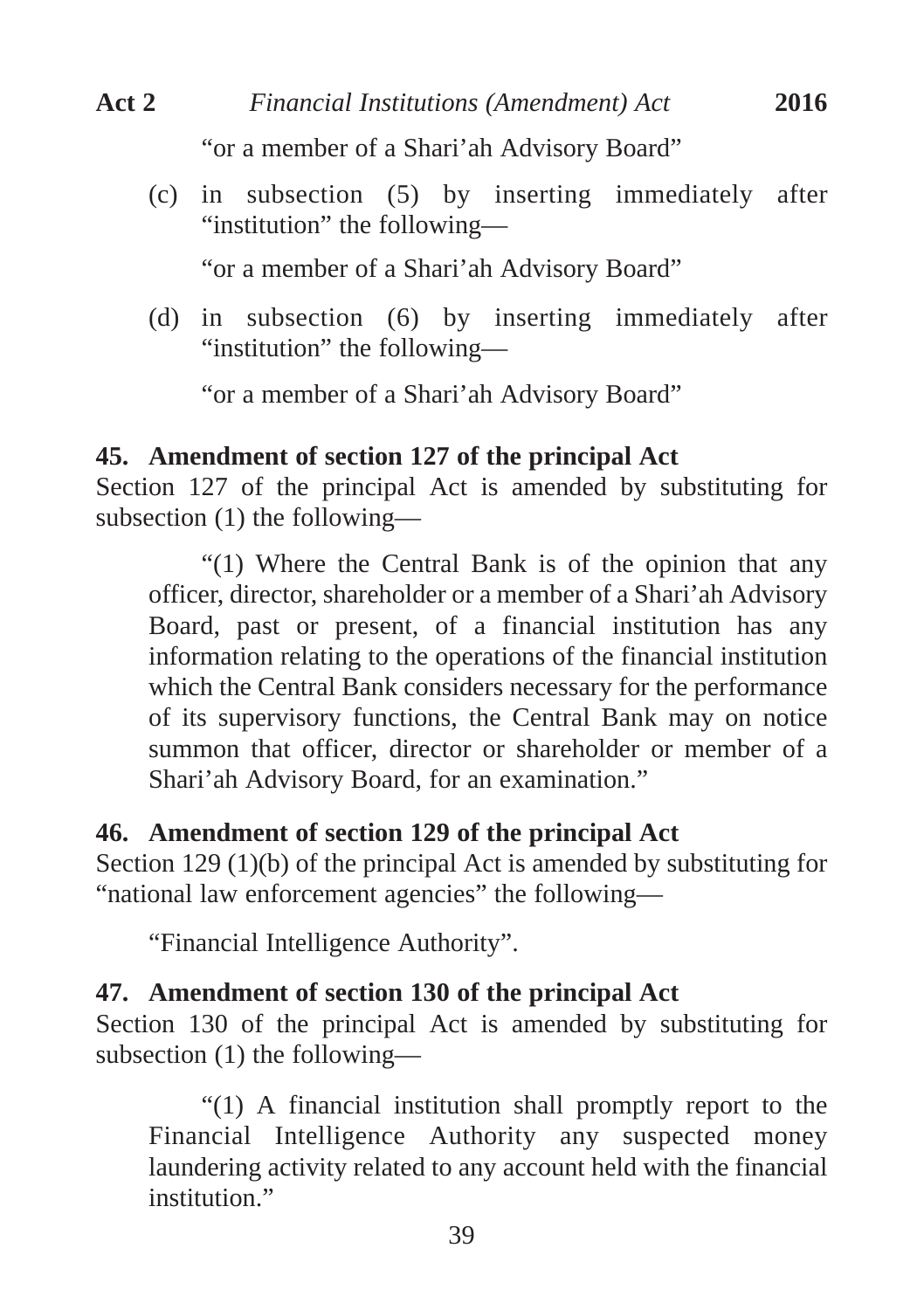# **48. Amendment of section 131 of the principal Act**

Section 131 of the principal Act is amended—

- (a) by substituting for subsection  $(1)(e)$  the following—
	- "(e) providing for lending and other limits on credit extended to insiders."
- (b) by inserting immediately after subsection (1) (l) the following—
- "(la) providing for profit sharing investment accounts, including the terms on which such accounts may be offered, profit sharing and incentives, disclosures to customers, the form and content of advertisements and prudential requirements;
- (lb) providing for agent banking;
- (1c) providing for sanctions for non-compliance with Shari'ah principles."

# **49. Amendment of the Second Schedule of the principal Act**

The Second Schedule of the principal is amended—

(a) by inserting immediately after subparagraph (i) on "Commercial Banks" under paragraph (A) dealing with "BANKS" the following—

| "(ia) Islamic Banks | e | To mobilise funds in the form of deposits<br>such as demand deposits, savings or other<br>compatible forms based on contracts<br>compatible with Shari'ah;                                                             |
|---------------------|---|------------------------------------------------------------------------------------------------------------------------------------------------------------------------------------------------------------------------|
|                     |   | To invest in products based on contracts<br>acceptable in Shari'ah;                                                                                                                                                    |
|                     |   | To distribute financing of leasing moveable<br>or immovable goods to customers based on<br>the contract <i>ijarah</i> or lease purchase in the<br>form of <i>ijarah</i> or other contract compatible<br>with Shari'ah; |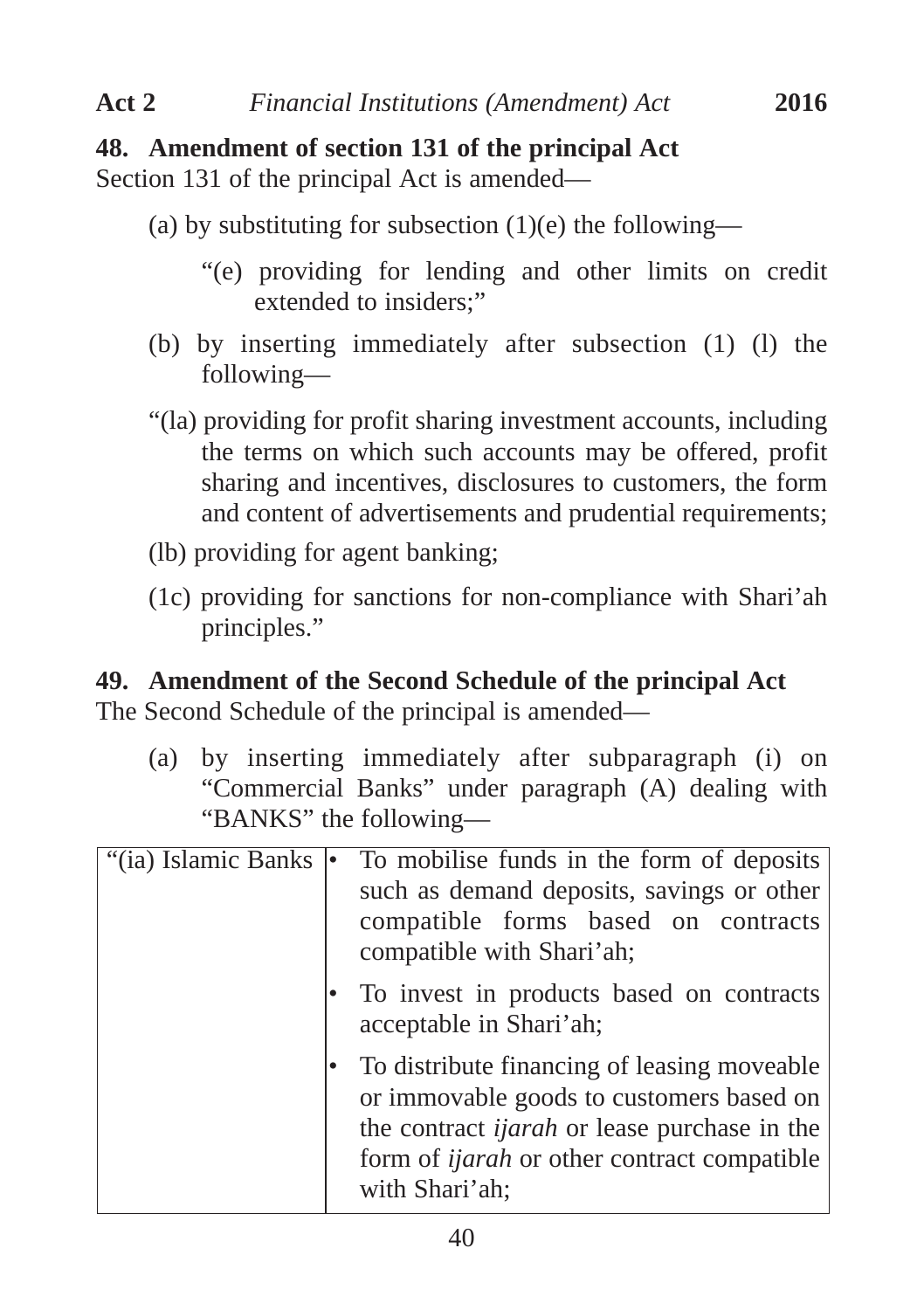| To grant loans or debt based on contracts<br>compatible with Shari'ah;                                                                                                           |
|----------------------------------------------------------------------------------------------------------------------------------------------------------------------------------|
| To conduct custody for the interest of other<br>parties, such as providing safety deposit<br>boxes, based on contracts compatible with<br>Shari'ah;                              |
| To transfer money, both for own interest<br>and interest of the customers based on<br>contracts compatible with Shari'ah;                                                        |
| To function as trustees based on contracts<br>of wakalah;                                                                                                                        |
| To provide letters of credit facilities and<br>bank guarantees based on contracts<br>compatible with Shari'ah;<br>To engage in any other Shari'ah compliant<br>banking business" |
|                                                                                                                                                                                  |

(b) by inserting immediately after subparagraph (iv) on "Finance Houses" under paragraph (B) dealing with "NON-BANKS INSTITUTIONS" the following—

| "(iva) Islamic Financial<br>Institutions | To mobilise funds in the form of<br>deposits such as savings deposits, or<br>other compatible forms based on<br>contracts compatible with Shari'ah;                                                                       |
|------------------------------------------|---------------------------------------------------------------------------------------------------------------------------------------------------------------------------------------------------------------------------|
|                                          | To invest in products based on<br>contracts compatible Shari'ah;                                                                                                                                                          |
|                                          | To distribute financing of leasing<br>moveable or immovable goods to<br>customers based on the contract<br><i>ijarah</i> or lease purchase in the form of<br><i>ijarah</i> or other contract compatible<br>with Shari'ah; |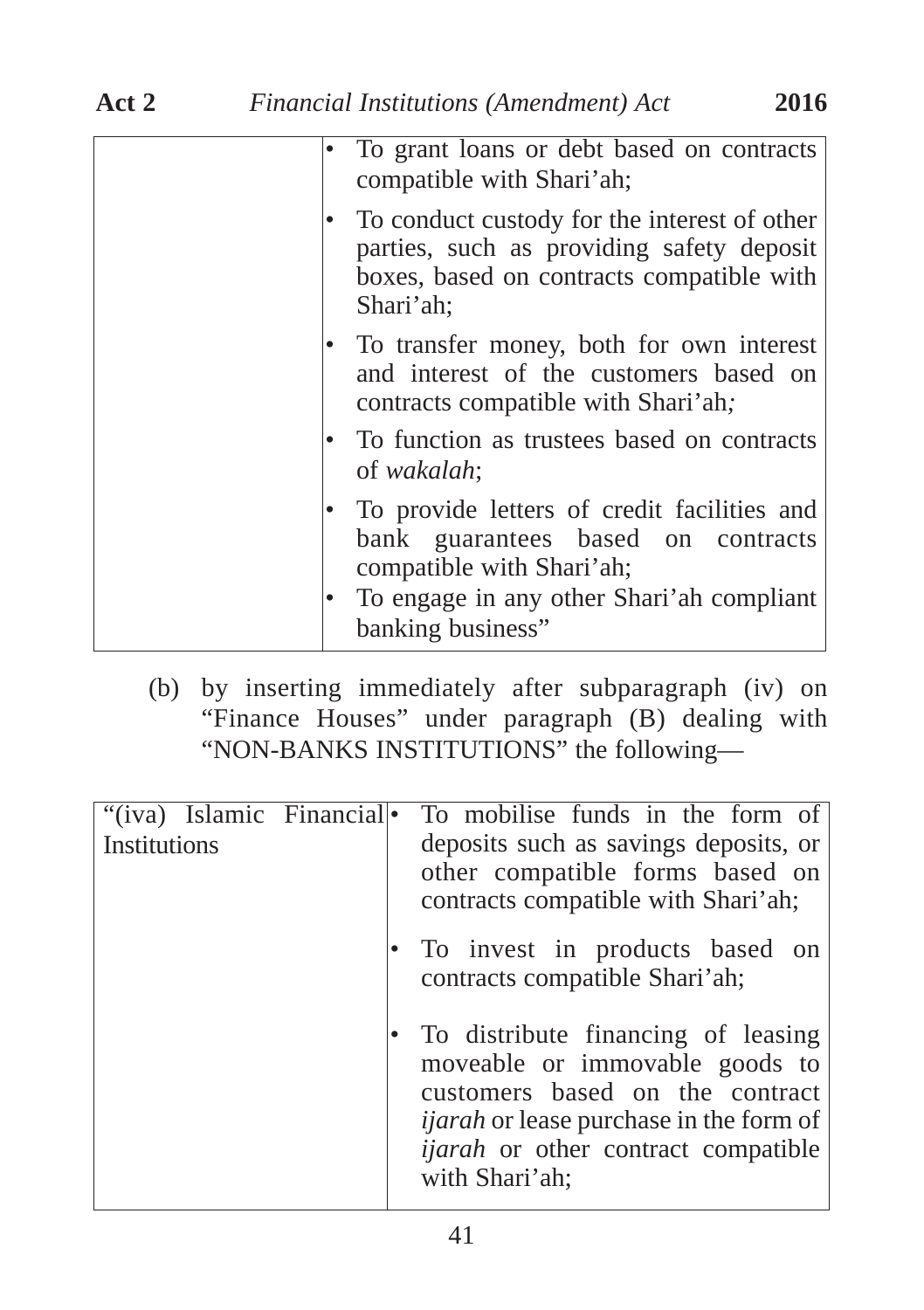| $\overline{``}(iva)$<br>Financial Institutions | Islamic • To grant loans or debt based on contracts<br>compatible with Shari'ah;                                                                    |
|------------------------------------------------|-----------------------------------------------------------------------------------------------------------------------------------------------------|
|                                                | To conduct custody for the interest of other<br>parties, such as providing safety deposit<br>boxes, based on contracts compatible with<br>Shari'ah; |
|                                                | Function as trustees based on contracts of<br>wakalah.<br>To carry out any other function which is<br>compatible with Shari'ah.                     |

# **50. Amendment of Third Schedule of the principal Act**

The Third Schedule of the principal Act is amended by substituting for paragraph  $(2)(f)$  the following—

"(f) has defaulted on a loan or credit accommodation or a company in which he or she is a director has defaulted on a loan or credit accommodation."